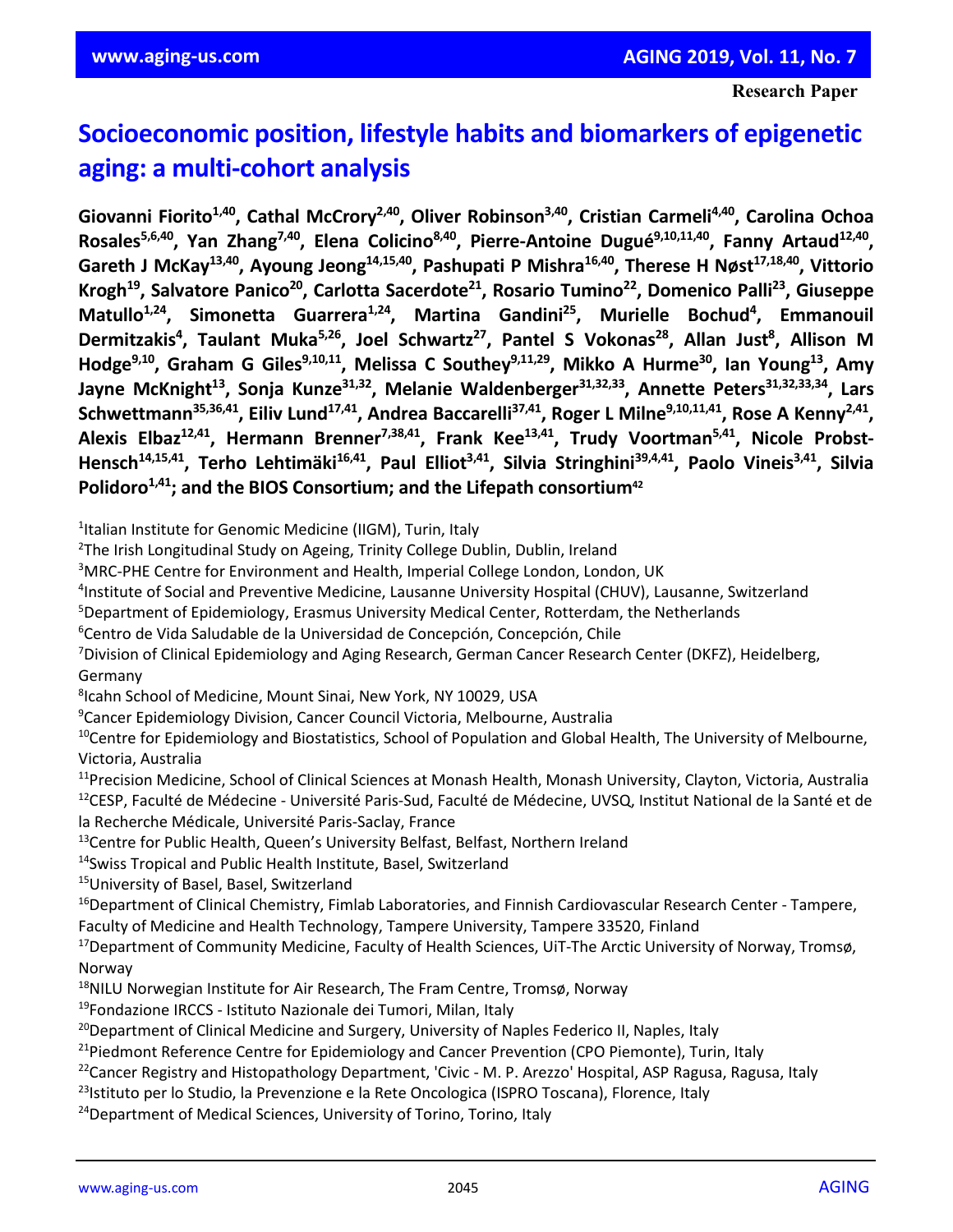<sup>25</sup>Environmental Epidemiological Unit, Regional Environmental Protection Agency, Piedmont Region, Torino, Italy <sup>26</sup>Institute of Social and Preventive Medicine, University of Bern, Bern, Switzerland

<sup>27</sup>Department of Environmental Health and Department of Epidemiology, Harvard T.H. School of Public Health, Boston, MA 02115, USA

<sup>28</sup>Department of Epidemiology, Boston University School of Public Health, Boston, MA 02115, USA

<sup>29</sup>Department of Clinical Pathology, The University of Melbourne, Melbourne, Australia

<sup>30</sup>Department of Microbiology and Immunology, Faculty of Medicine and Health Technology, Tampere University, Tampere 33014, Finland

<sup>31</sup>Research Unit of Molecular Epidemiology, Helmholtz Zentrum München, German Research Center for Environmental Health, Neuherberg, Germany

<sup>32</sup>Institute of Epidemiology, Helmholtz Zentrum München, German Research Center for Environmental Health, Neuherberg, Germany

<sup>33</sup>German Center for Cardiovascular Research (DZHK), Munich, Germany

34Ludwig-Maximilians-Universität München, Munich, Germany

<sup>35</sup>Institute of Health Economics and Health Care Management, Helmholtz Zentrum München, German Research Center for Environmental Health (GmbH), D-85764, Neuherberg, Germany

<sup>36</sup>Department of Economics, Martin Luther University Halle-Wittenberg, Halle, Germany

<sup>37</sup>Department of Environmental Health Sciences, Columbia University Mailman School of Public Health, New York, NY 10032, USA

<sup>38</sup>Network Aging Research, University of Heidelberg, Heidelberg, Germany

<sup>39</sup>Unit of Population Epidemiology, Primary Care Division, Geneva University Hospitals, Geneva, Switzerland

40Equal contribution

41Equal senior researcher

42See ACKNOWLEDGMENTS AND FUNDING

**Correspondence to:** Giovanni Fiorito; **email:** giovanni.fiorito85@gmail.com

**Keywords:** socioeconomic position, education, biological aging, epigenetic clocks **Received:** November 16, 2018 **Accepted:** March 31, 2019 **Published:** April 14, 2019

**Copyright:** Fiorito et al. This is an open-access article distributed under the terms of the Creative Commons Attribution License (CC BY 3.0), which permits unrestricted use, distribution, and reproduction in any medium, provided the original author and source are credited.

# **ABSTRACT**

Differences in health status by socioeconomic position (SEP) tend to be more evident at older ages, suggesting **the involvement of a biological mechanism responsive to the accumulation of deleterious exposures across the lifespan. DNA methylation (DNAm) has been proposed as a biomarker of biological aging that conserves memory of endogenous and exogenous stress during life.**

We examined the association of education level, as an indicator of SEP, and lifestyle-related variables with four **biomarkers of age-dependent DNAm dysregulation: the total number of stochastic epigenetic mutations (SEMs) and three epigenetic clocks (Horvath, Hannum and Levine), in 18 cohorts spanning 12 countries.**

**The four biological aging biomarkers were associated with education and different sets of risk factors independently, and the magnitude of the effects differed depending on the biomarker and the predictor. On average, the effect of low education on epigenetic aging was comparable with those of other lifestyle-related** risk factors (obesity, alcohol intake), with the exception of smoking, which had a significantly stronger effect.

**Our study shows that low education is an independent predictor of accelerated biological (epigenetic) aging and that epigenetic clocks appear to be good candidates for disentangling the biological pathways underlying social inequalities in healthy aging and longevity.**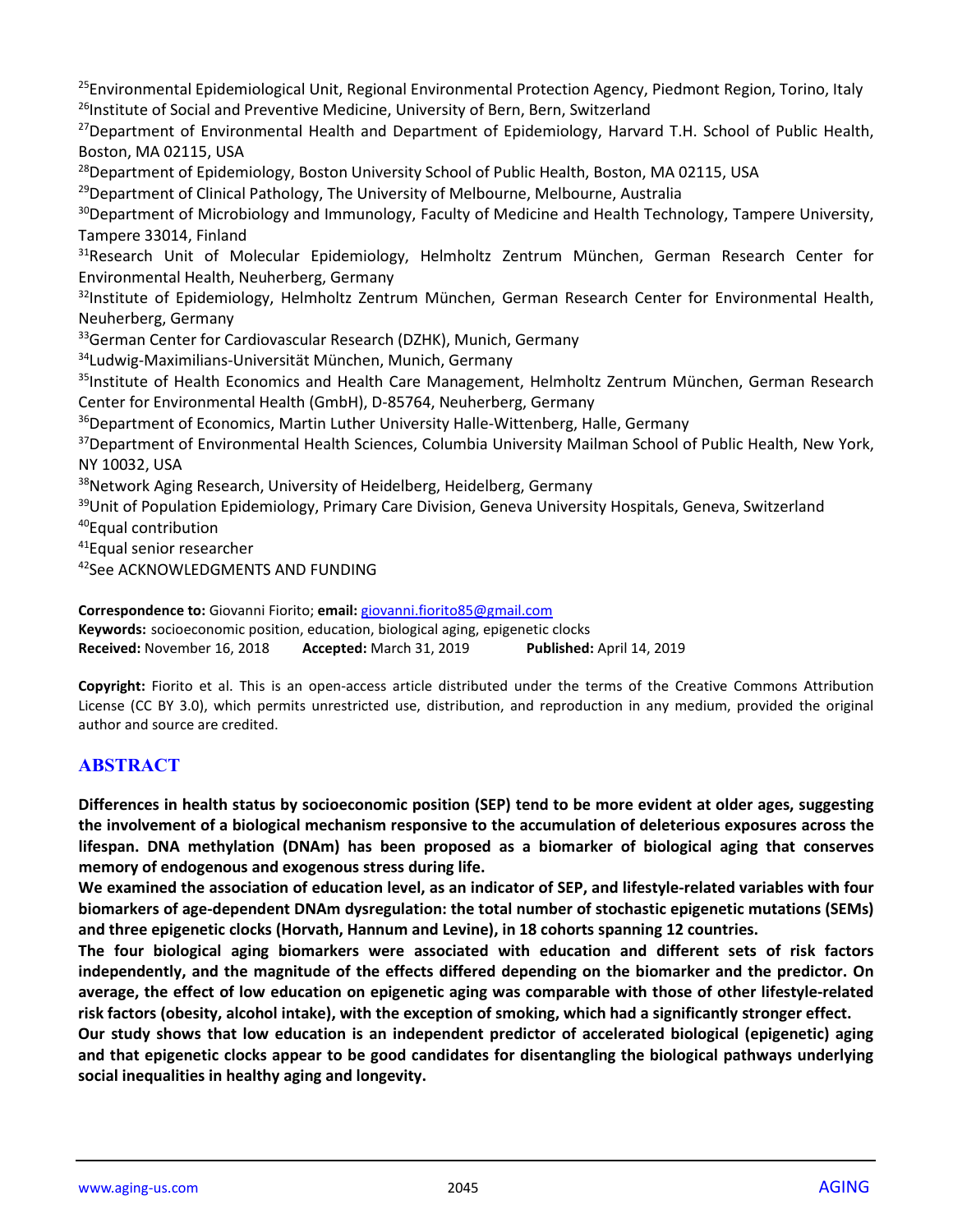# **INTRODUCTION**

Aging is characterized by a gradual and constant increase in health inequalities across socioeconomic groups [1, 2], an association based on strong epidemiological evidence known as the 'social gradient in health'. On average, individuals with lower socioeconomic position (SEP) have lower life expectancy, higher risk of age-related diseases, and poorer quality of life at older ages compared with less disadvantaged groups. Although lifestyles differ by SEP, unhealthy habits only partially explain this association [3].

The role of epigenetic mechanisms in response to trauma, and evidence for their involvement in intergenerational transmission of biological impacts of traumatic stress have been proposed to explain how social adversity gets biologically embedded [4], leading to differences in biological functionalities among individuals in different social conditions, especially at older ages. Epigenetics, specifically DNA methylation (DNAm) has been proposed as one of the most powerful biomarkers of biological aging and as one of the plausible biological mechanisms by which social adversities get 'under the skin' and affect physiological and cellular pathways leading to disease susceptibility [5-7].

Two different mechanisms have been proposed to contribute to age-related DNAm changes: 'epigenetic drift' and the 'epigenetic clock' that sometimes are used as synonyms even though describe different molecular mechanisms [8-10]. Although both are related to aging, epigenetic drift represents the trend of increasing DNAm variability over time across the whole genome. On the contrary, the epigenetic clock refers to specific CpG sites identified in specific DNA regions at which DNAm levels constantly increase (or decrease depending on the site) during aging and can be used to predict chronological age with high accuracy [11]. Two measures of epigenetic clocks have gained considerable popularity, Horvath [11] and Hannum [12], and the concept of epigenetic aging acceleration (EAA) has been introduced as the difference between predicted DNAm age and chronological age. EAA has been associated with all-cause mortality, cancer incidence and neurodegenerative disorders, as well as noncommunicable disease risk factors such as obesity, poor physical activity, unhealthy diet, cumulative lifetime stress and infections [13, 14]. Recently, Levine and colleagues introduced a 'next-generation epigenetic clock' that is based on a set of CpGs associated with a complex set of clinical measures thought to assess the 'phenotypic age' [15]. Levine EAA was found to outperform other measures with regard to the prediction

of a variety of aging outcomes, including all-cause mortality, the incidence of and survival from cancer, and physical functioning [15].

In contrast to EAA, epigenetic drift is a mechanism that involves the whole-genome, where age-related genomic instability and chromatin deterioration lead to increased variability of genome-wide DNAm levels at older ages [16]. Different statistical approaches can be used to evaluate the impact of epigenetic drift on aging and disease susceptibility. For example, Teschendorff and colleagues suggested that methods based on differential DNAm variability could identify risk markers more robustly than statistical measures based on differences in mean DNAm levels [17]. Gentilini and colleagues developed an analytical approach to identify these stochastic epimutations (SEMs) [18] from genome-wide DNAm data, showing that the number of SEMs increases exponentially with age although there is high variability within individuals of the same age. A higher number of SEMs was found to be associated with X chromosome inactivation skewing in women (an agerelated condition and risk factor for cancer), hepatocellular carcinoma tumor staging [18, 19], and unhealthy exposure such as cigarette smoking, alcohol intake [20] and exposure to toxicants [21], suggesting SEMs as possible biomarkers of exposure-related accumulation of DNA damage during lifespan.

Given the above, it can be assumed that the various epigenetic clocks (Horvath's, Hannum's, Levine's) and the total number of SEMs describe different aspects of the biological (epigenetic) aging process. We previously showed a dose-response relationship between SEP and EAA. Further, our results suggest that the effect could be partially reversible by improving social conditions during life [5]. In addition, ours and two more recent studies indicate that childhood SEP might have a stronger effect on EAA than adulthood SEP [22, 23].

Despite extensive research in the field, to date no studies have compared the effect of SEP on epigenetic aging biomarkers with those of other lifestyle-related risk factors for age-related diseases. We aimed to systematically investigate the association of education level, as a proxy for SEP, with the total number of SEMs and 'accelerated aging' as assessed using the three epigenetic clocks, and to compare the independent effect of low education with those of the main modifiable risk factors for premature aging: smoking, obesity, alcohol intake and physical inactivity, by conducting a meta-analysis including data for more than 16,000 individuals belonging to 18 cohort studies from 12 different countries worldwide.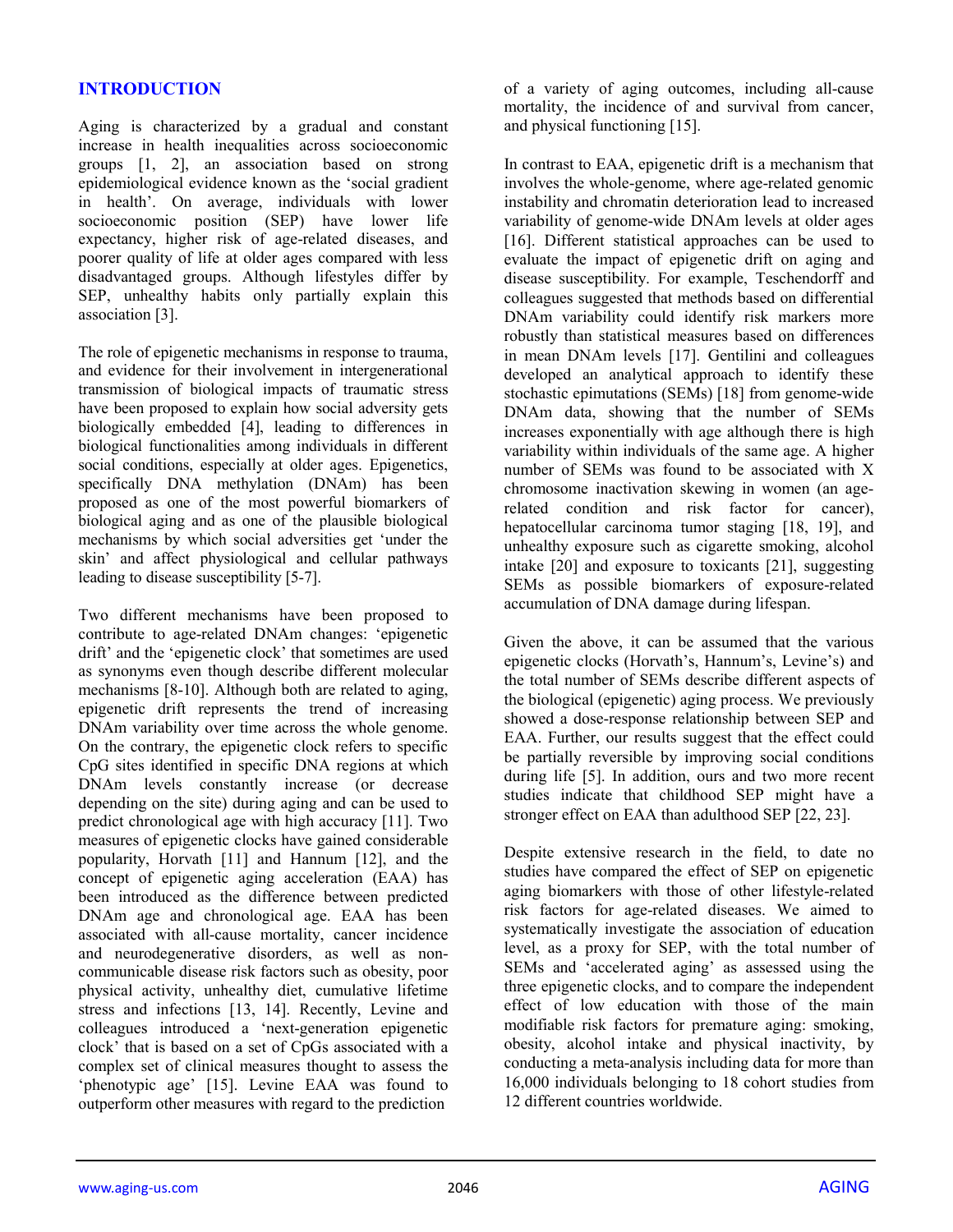## **RESULTS**

After quality control and sample filtering, we analyzed blood DNAm data from 16,245 individuals from 18 cohort studies. The main characteristics of the study sample are shown in Table 1. For each epigenetic outcome, we report the results of a meta-analysis of the association with education, smoking, obesity, alcohol intake and physical activity in Table 2. Model 1 includes age, sex, and cohort-specific covariates as adjustment variables whereas Model 2 is the fully

#### **Table 1. Study sample descriptive statistics.**

adjusted model (additionally adjusted for smoking, BMI, alcohol intake and physical activity).

For the three epigenetic clocks, the estimated differences presented in Table 2 (βs) represent the change in biological age (in years) compared with the reference group. Accordingly, the estimated effects of risk factors on SEMs were re-scaled to be expressed in years as for the three epigenetic clocks using a two-step approach based on the Cohen's D statistic, described in the supplementary text.

| <b>Cohort</b> short<br>name     | <b>Cohort full name</b>                                                                                                                                             | Country   | Illumina<br><b>BeadChip</b>     | ${\bf N}$ | Mean age (min - max) | Female<br>$N(\%)$ | Reference |
|---------------------------------|---------------------------------------------------------------------------------------------------------------------------------------------------------------------|-----------|---------------------------------|-----------|----------------------|-------------------|-----------|
| <b>AIRWAVE</b>                  | The Airwave<br>Health<br>Monitoring Study                                                                                                                           | <b>UK</b> | Illumina<br>EPIC chip<br>(850K) | 1,127     | 41 $(13 - 65)$       | 458 (41%)         | $[46]$    |
| <b>EXPOSOMICS</b><br>'EPIC CVD' | The European<br>Prospective<br>Investigation into<br>Cancer and<br>Nutrition -<br><b>EXPOSOMICS</b><br>subsample                                                    | Italy     | Illumina<br>450K<br>BeadChip    | 313       | $57(35 - 75)$        | 167(53%)          | $[47]$    |
| <b>EPIC</b>                     | The European<br>Prospective<br>Investigation into<br>Cancer and<br>Nutrition                                                                                        | Italy     | Illumina<br>450K<br>BeadChip    | 1,803     | $53(35 - 75)$        | $1,114(62\%)$     | [48]      |
| <b>ESTHER 1</b>                 | Epidemiological<br>investigations on<br>chances of<br>preventing,<br>recognizing early<br>and optimally<br>treating chronic<br>diseases in an<br>elderly population | Germany   | Illumina<br>450K<br>BeadChip    | 1,000     | $62(48 - 75)$        | 500 (50%)         | $[49]$    |
| <b>ESTHER 2</b>                 | Epidemiological<br>investigations on<br>chances of<br>preventing,<br>recognizing early<br>and optimally<br>treating chronic<br>diseases in an<br>elderly population | Germany   | Illumina<br>EPIC chip<br>(850K) | 864       | $63(48 - 75)$        | 390 (45%)         | $[49]$    |
| <b>KORA</b>                     | Cooperative<br>Health Research<br>in the Region of<br>Augsburg<br>$(KORA-F4)$                                                                                       | Germany   | Illumina<br>450K<br>BeadChip    | 1,727     | $61(32-81)$          | 882 (51%)         | $[50]$    |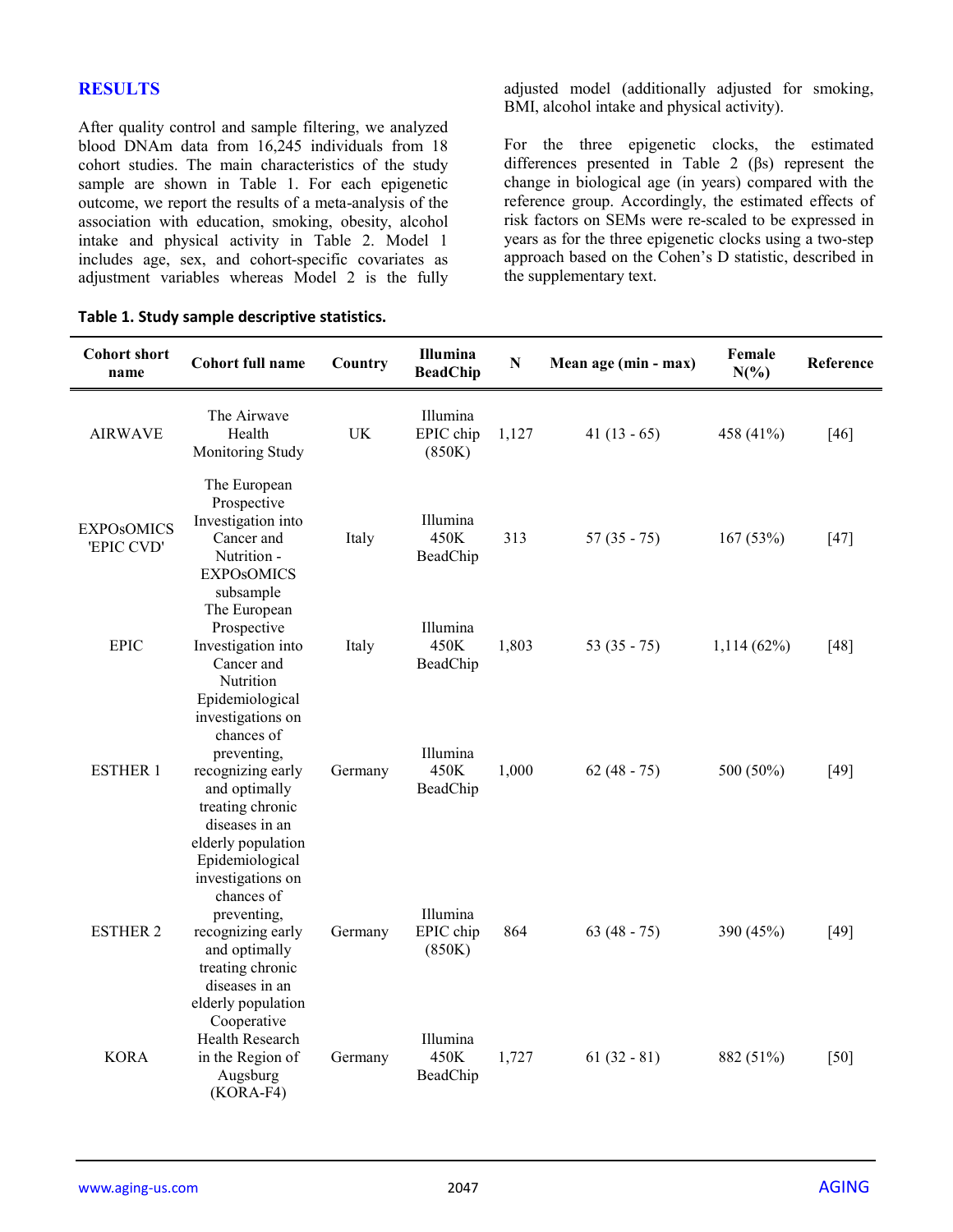| <b>MCCS</b>     | Melbourne<br>Collaborative<br>Cohort Study                                                              | Australia             | Illumina<br>450K<br>BeadChip    | 2,817 | 59 $(40 - 70)$ | 1,095(39%) | $[51]$ |
|-----------------|---------------------------------------------------------------------------------------------------------|-----------------------|---------------------------------|-------|----------------|------------|--------|
| <b>NAS</b>      | Normative aging<br>study                                                                                | <b>USA</b>            | Illumina<br>450K<br>BeadChip    | 624   | $72(55-91)$    | $0(0\%)$   | $[52]$ |
| <b>NOWAC</b>    | The Norwegian<br>Women and<br>Cancer Study                                                              | Norway                | Illumina<br>450K<br>BeadChip    | 632   | $56(47-63)$    | 632 (100%) |        |
| <b>NICOLA</b>   | Northern Ireland<br>Cohort<br>Longitudinal<br>Study of Ageing                                           | Northern<br>Ireland   | Illumina<br>EPIC chip<br>(850K) | 1,929 | $64(40-96)$    | 988 (51%)  | $[53]$ |
| RS-Bios         | Rotterdam Study<br>1,2                                                                                  | Netherlands           | Illumina<br>450K<br>BeadChip    | 720   | $68(52-80)$    | 304 (42%)  | $[54]$ |
| RSIII-1         | Rotterdam Study<br>3                                                                                    | Netherlands           | Illumina<br>450K<br>BeadChip    | 730   | $60(46-89)$    | 335 (46%)  | $[54]$ |
| <b>SAPALDIA</b> | Swiss Study on<br>Air Pollution and<br>Lung Diseases in<br>Adults                                       | Switzerland           | Illumina<br>450K<br>BeadChip    | 402   | $57(38-81)$    | 184 (46%)  | $[55]$ |
| SKIPOGH a       | Swiss Kidney<br>Project on Genes<br>in Hypertension                                                     | Switzerland           | Illumina<br>450K<br>BeadChip    | 250   | $51(26-82)$    | 132 (53%)  | [56]   |
| SKIPOGH b       | Swiss Kidney<br>Project on Genes<br>in Hypertension                                                     | Switzerland EPIC chip | Illumina<br>(850K)              | 451   | $54(25-89)$    | 231 (51%)  | $[56]$ |
| <b>TERRE</b>    | Case-control<br>study of<br>Parkinson's<br>disease in French<br>farmers (only<br>controls were<br>used) | France                | Illumina<br>EPIC chip<br>(850K) | 174   | $67(41 - 76)$  | 80 (46%)   | $[57]$ |
| <b>TILDA</b>    | The Irish<br>Longitudinal<br>Study on aging                                                             | Ireland               | Illumina<br>EPIC chip<br>(850K) | 490   | $62(50-80)$    | 246 (50%)  | $[58]$ |
| <b>YFS</b>      | Young Finns<br>Study                                                                                    | Finland               | Illumina<br>450K<br>BeadChip    | 186   | $44(34-49)$    | 72 (39%)   | $[59]$ |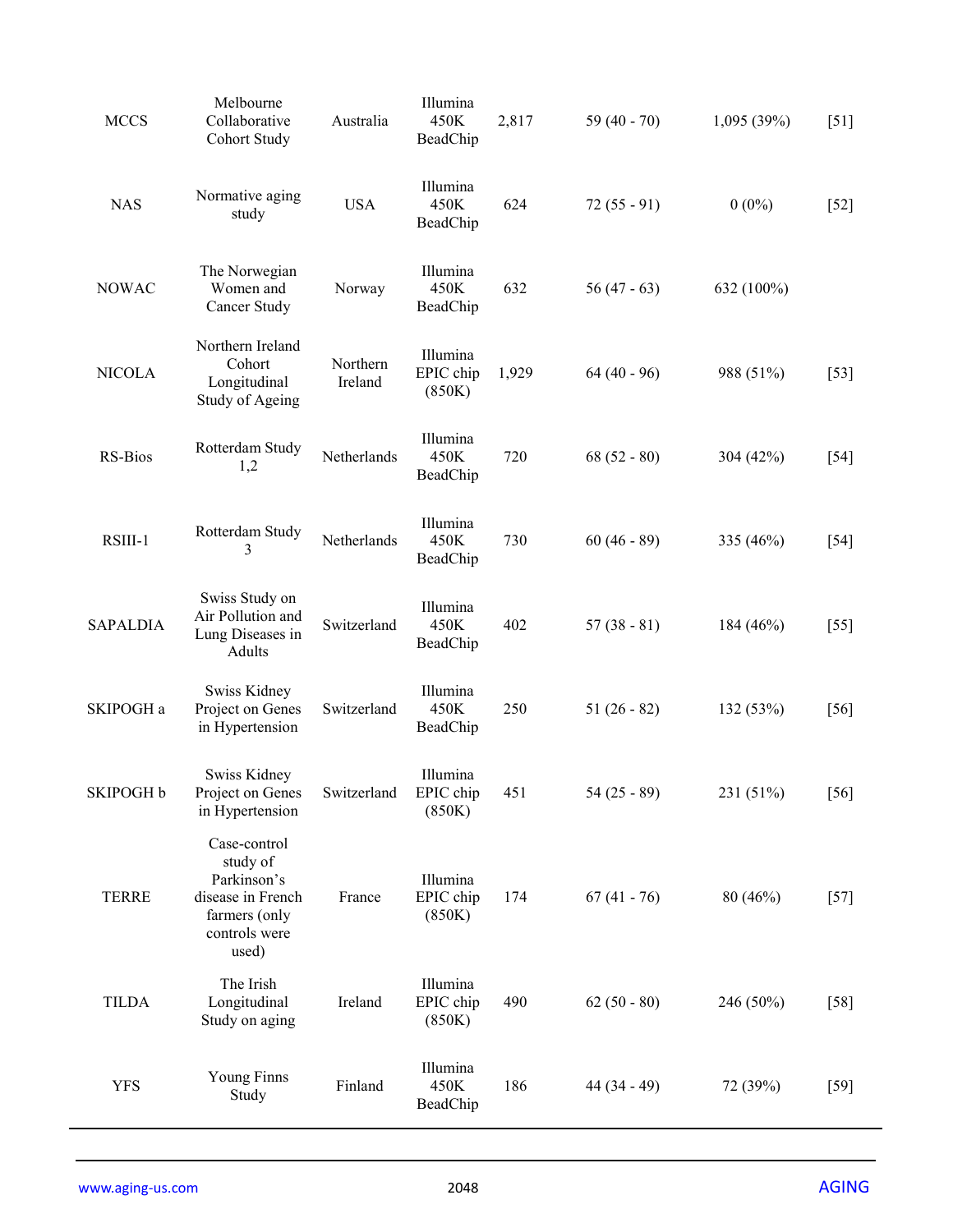*Education:* The level of education was significantly associated with the four biomarkers investigated. In Model 1 (minimally adjusted), lower educated individuals had a higher number of SEMs  $\beta = 0.34$ (95% CI 0.11; 0.58), higher Horvath EAA β = 0.22 (0.03; 0.41), higher Hannum EAA  $\beta$  = 0.34 (0.17; 0.52), and higher Levine EAA  $\beta$  = 0.84 (0.50; 1.17), compared with the higher educated group who constituted the reference category. The observed associations were still significant after the inclusion of smoking, BMI, alcohol

and physical activity in the regression models (Model 2), but the estimated effects were moderately reduced. Comparing the two extreme categories (low vs. high education) the estimated effects were: SEMs  $\beta = 0.28$ (0.04; 0.51), Horvath EAA  $\beta = 0.19$  (0.00; 0.39), Hannum EAA  $\beta$  = 0.31 (0.14; 0.48), and Levine EAA  $\beta$  $= 0.60$  (0.25; 0.94) in the full multivariable adjusted models. Interestingly, the intermediate education group ranked between the high and low education group supporting a dose-response effect (Table 2).

|                        | Table 2. Results of linear regressions using epigenetic aging biomarkers as outcomes and lifestyle related risk |  |  |
|------------------------|-----------------------------------------------------------------------------------------------------------------|--|--|
| factors as predictors. |                                                                                                                 |  |  |

|                            |               | <b>SEMs</b>                       |                         | <b>HorvathEAA</b>                  |                                   |  |
|----------------------------|---------------|-----------------------------------|-------------------------|------------------------------------|-----------------------------------|--|
|                            |               | Model 1                           | Model 2                 | Model 1                            | <b>Model 2</b>                    |  |
| Education                  | Medium        | $0.23(0.02; 0.44)^{*}$            | $0.17(-0.07; 0.42)$     | $0.11 (-0.07; 0.28)$               | $0.11 (-0.08; 0.29)$              |  |
| (ref: High)                | Low           | $0.34(0.11; 0.58)$ **             | $0.28(0.04; 0.51)^{*}$  | $0.22$ $(0.03; 0.41)^*$            | $0.19(0.00; 0.39)^+$              |  |
| <b>Smoking</b> (ref:       | Former        | $0.32$ $(0.14; 0.49)$ ***         | $0.33(0.16; 0.51)$ ***  | $0.13$ (-0.04; 0.29)               | $0.11 (-0.05; 0.26)$              |  |
| Never)                     | Current       | $0.53$ $(0.32; 0.73)$ ***         | $0.51(0.30; 0.72)$ ***  | $-0.06$ $(-0.24; 0.13)$            | $-0.08$ $(-0.27; 0.12)$           |  |
| <b>Obesity</b> (ref:       | BMI < 30      | $-0.01$ $(-0.18; 0.16)$           | $-0.01$ $(-0.18; 0.15)$ | $0.37(0.22; 0.52)$ ***             | $0.33(0.18; 0.48)$ ***            |  |
| BMI < 25                   | $BMI \geq 30$ | $-0.06$ $(-0.26; 0.15)$           | $-0.07$ $(-0.27; 0.14)$ | $0.45(0.27; 0.63)$ ***             | $0.43(0.24; 0.61)$ ***            |  |
| Alcohol (ref:              | Occasional    | $-0.12$ $(-0.31; 0.08)$           | $-0.10$ $(-0.29; 0.08)$ | $-0.02$ $(-0.19; 0.15)$            | $0.00 (-0.18; 0.18)$              |  |
| <b>Abstainer)</b>          | Habitual      | $0.22$ (-0.05; 0.49)              | $0.15 (-0.11; 0.4)$     | $0.19$ (-0.07; 0.44)               | $0.25(0.00; 0.49)^{*}$            |  |
| Physical<br>activity (ref: | Medium        | $0.00 (-0.21; 0.21)$              | $-0.03$ $(-0.21; 0.15)$ | $0.05 (-0.11; 0.21)$               | $0.08 (-0.09; 0.24)$              |  |
| High)                      | Low           | $0.03$ ( $-0.28$ ; 0.35)          | $-0.03$ $(-0.32; 0.26)$ | $0.22$ $(0.05; 0.39)^*$            | $0.22$ $(0.04; 0.40)^*$           |  |
|                            |               | <b>HannumEAA</b>                  |                         | <b>LevineEAA</b>                   |                                   |  |
|                            |               | Model 1                           | Model 2                 | Model 1                            | <b>Model 2</b>                    |  |
| <b>Education</b>           | Medium        | $0.32$ $(0.14; 0.49)^{***}$       | $0.27(0.08; 0.46)$ **   | $0.50$ $(0.22; 0.79)$ ***          | $0.31$ (-0.05; 0.67) <sup>+</sup> |  |
| (ref: High)                | Low           | $0.34$ $(0.17; 0.52)$ ***         | $0.31(0.14; 0.48)$ ***  | $0.84$ $(0.50; 1.17)$ ***          | $0.60(0.25; 0.94)$ ***            |  |
| <b>Smoking</b> (ref:       | Former        | $0.04 (-0.08; 0.16)$              | $0.01 (-0.12; 0.13)$    | $0.60$ $(0.37; 0.84)$ ***          | $0.52$ $(0.28; 0.77)$ ***         |  |
| Never)                     | Current       | $0.24$ (0.06; 0.42) <sup>**</sup> | $0.17(0.00; 0.35)^{*}$  | $1.57(1.31; 1.82)$ ***             | 1.41 $(1.14; 1.67)$ ***           |  |
| Obesity (ref:              | BMI < 30      | $0.17(0.05; 0.28)$ **             | $0.15(0.03; 0.27)^{*}$  | $0.37(0.13; 0.62)^{**}$            | $0.33(0.11; 0.55)$ **             |  |
| BMI < 25                   | $BMI \geq 30$ | $0.22$ (0.07; 0.36) <sup>**</sup> | $0.20(0.05; 0.34)^{*}$  | $1.08$ (0.79; 1.37) <sup>***</sup> | $1.01~(0.74; 1.28)$ ***           |  |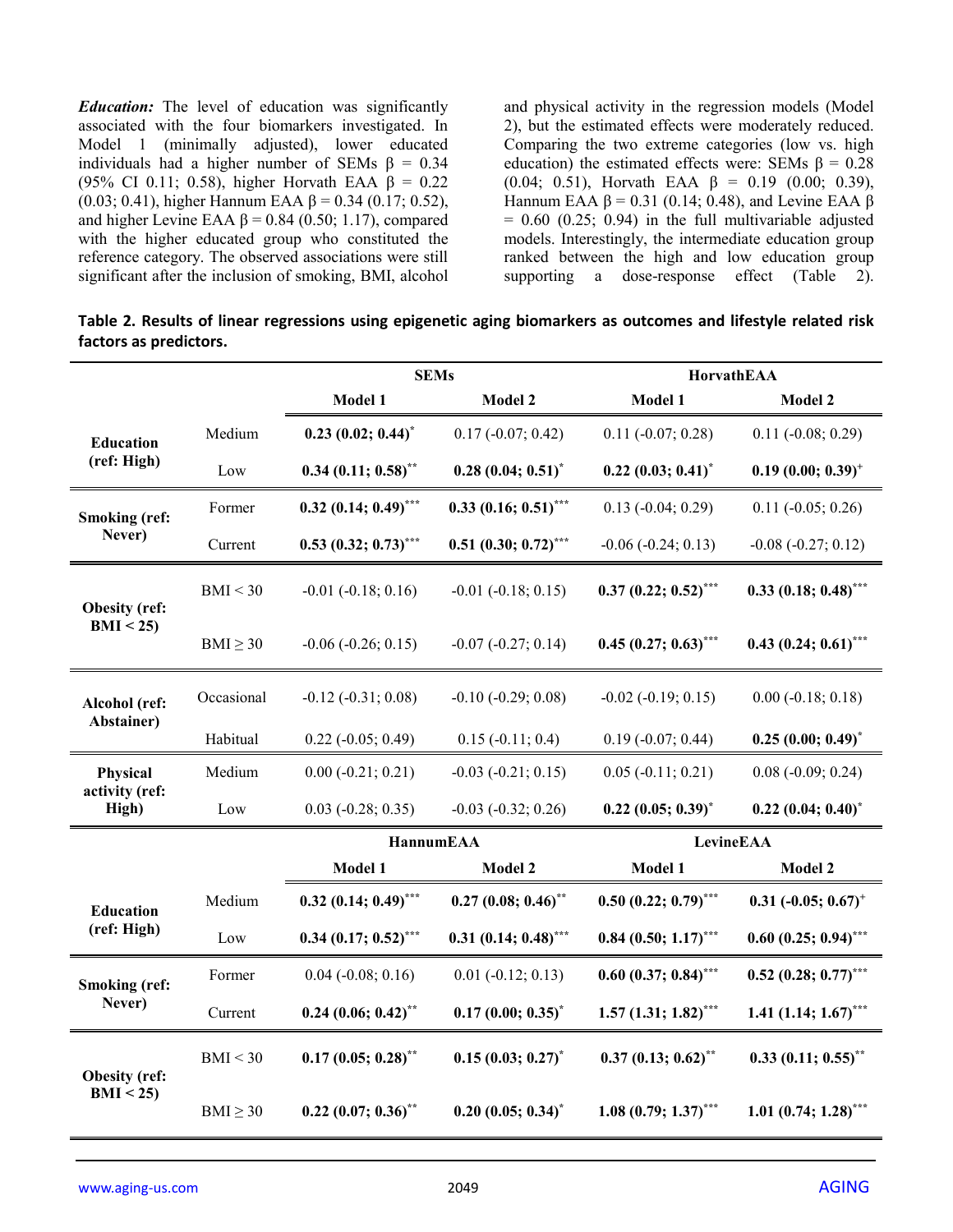| Alcohol (ref:           | Occasional | $-0.05$ ( $-0.19$ ; 0.09) | $0.03$ (-0.11; 0.17) | $-0.08$ ( $-0.36$ ; 0.20) | $0.10(-0.14; 0.34)$    |
|-------------------------|------------|---------------------------|----------------------|---------------------------|------------------------|
| <b>Abstainer)</b>       | Habitual   | $0.14 (-0.03; 0.31)$      | $0.21(0.04; 0.39)^*$ | $0.88(0.49; 1.26)$ ***    | $0.91(0.57; 1.25)$ *** |
| Physical                | Medium     | $0.07 (-0.08; 0.22)$      | $0.07 (-0.07; 0.20)$ | $0.16(-0.17; 0.49)$       | $0.20$ (-0.04; 0.44)   |
| activity (ref:<br>High) | Low        | $0.08(-0.15; 0.32)$       | $0.05 (-0.20; 0.30)$ | $0.42$ (-0.12; 0.96)      | $0.31(-0.13; 0.74)$    |

**\*\*\* p < 0.001; \*\* p < 0.01; \* p < 0.05; + p < 0.10**

Model 1 includes age, sex, and cohort specific covariates; Model 2 includes additional adjustment for education, smoking, BMI, alcohol and physical activity.

*Other modifiable risk factors:* Current smokers had a higher number of SEMs, higher Hannum EAA and higher Levine EAA compared with never smokers. The estimated effects were slightly reduced in Model 2 compared with Model 1 when adjusted additionally for other covariates. Further, former smokers had intermediate outcomes between never and current smokers (Table 2). The estimated effect size of the association between smoking and epigenetic aging biomarkers was comparable to those observed for education, except for the magnitude of the association with Levine EAA, which was significantly higher:  $β =$ 1.57 (1.31; 1.82) in Model 1;  $β = 1.41$  (1.14; 1.67) in Model 2. A similar pattern of associations was observed looking at the effects of obesity on epigenetic aging biomarkers. Obese individuals (BMI  $\geq$  30) had higher Horvath EAA, higher Hannum EAA, and higher Levine EAA. As previously described for education and smoking, the effects estimated in Model 2 were slightly lower compared with Model 1, and a dose-response association was observed. The estimated effects of obesity were comparable to those of education except for Levine EAA, which was significantly higher: β = 1.08 (0.79; 1.37) in Model 1;  $β = 1.01$  (0.74; 1.28) in Model 2. Looking at alcohol intake, we did not observe any significant difference comparing abstainers and occasional drinkers, but habitual drinkers had higher Horvath EAA, Hannum EAA and Levine EAA. As observed for the other risk factors, the higher estimated effects were observed for Levine's indicator:  $\beta = 0.88$ (0.49; 1.26) in Model 1;  $\beta$  = 0.91 (0.57; 1.25) in Model 2. Finally, low physical activity was associated with higher Horvath EAA in both Model 1 β = 0.22 (0.05; 0.39) and Model 2  $\beta$  = 0.22 (0.04; 0.40).

Figure 1 shows a graphical representation of the results (Model 2) using forest plot which allows one to compare the effect of each risk factor considered in the present paper on the four DNAm outcomes.

In sensitivity analyses, we examined the white blood cell (WBC) adjusted epigenetic aging measures (described in Methods), and found similar associations as the ones described above (Table S1). Further, for each risk factor, we evaluated the interaction with age and sex. Our results indicated no significant differences in associations between men and women, whereas we found a significant interaction with age for the association of SEMs with education, smoking, and obesity, with a significantly stronger effect in older individuals (Table S2).

We examined whether SEMs were randomly distributed across the genome or are enriched in functional genomic regions. We observed overlap between the genomic position of SEMs and regions associated with open chromatin states, and shores  $(p=0.03, p=0.02)$ respectively, Table S3). Considering the categories defined by the Encyclopedia of DNA Elements (ENCODE) project with Chromatin Immuno-Precipitation Sequencing (ChIP-Seq) experiments on human embryonic stem cells (hESC), we found enrichment of SEMs in 'inactive/poised promoters' (p<0.0001, Table S4), 'heterochromatin/low signal/CNV' (p<0.0001, Table S4), and 'Polycombrepressed' regions (p=0.001, Table S4). Furthermore, we found significant overlap with transcription factor binding sites (TFBSs) targeted by two members of the Polycomb repressive complex-2 (PRC2): EZH2 and SUZ12 (p<0.0001, Table S5).

## **DISCUSSION**

Social inequalities in health have been extensively reported and accelerated age-dependent DNAm dysregulation has been proposed as one of the biomolecular mechanisms mediating this association [5, 24, 25]. In this study, we examined the effect on DNAm biomarkers of aging of being in the low education group compared with those of other lifestyle-related risk factors: smoking, obesity, alcohol intake, and low levels of physical activity. We used education as the proxy for SEP as it was the only socioeconomic indicator that was available in all the cohorts and it is usually completed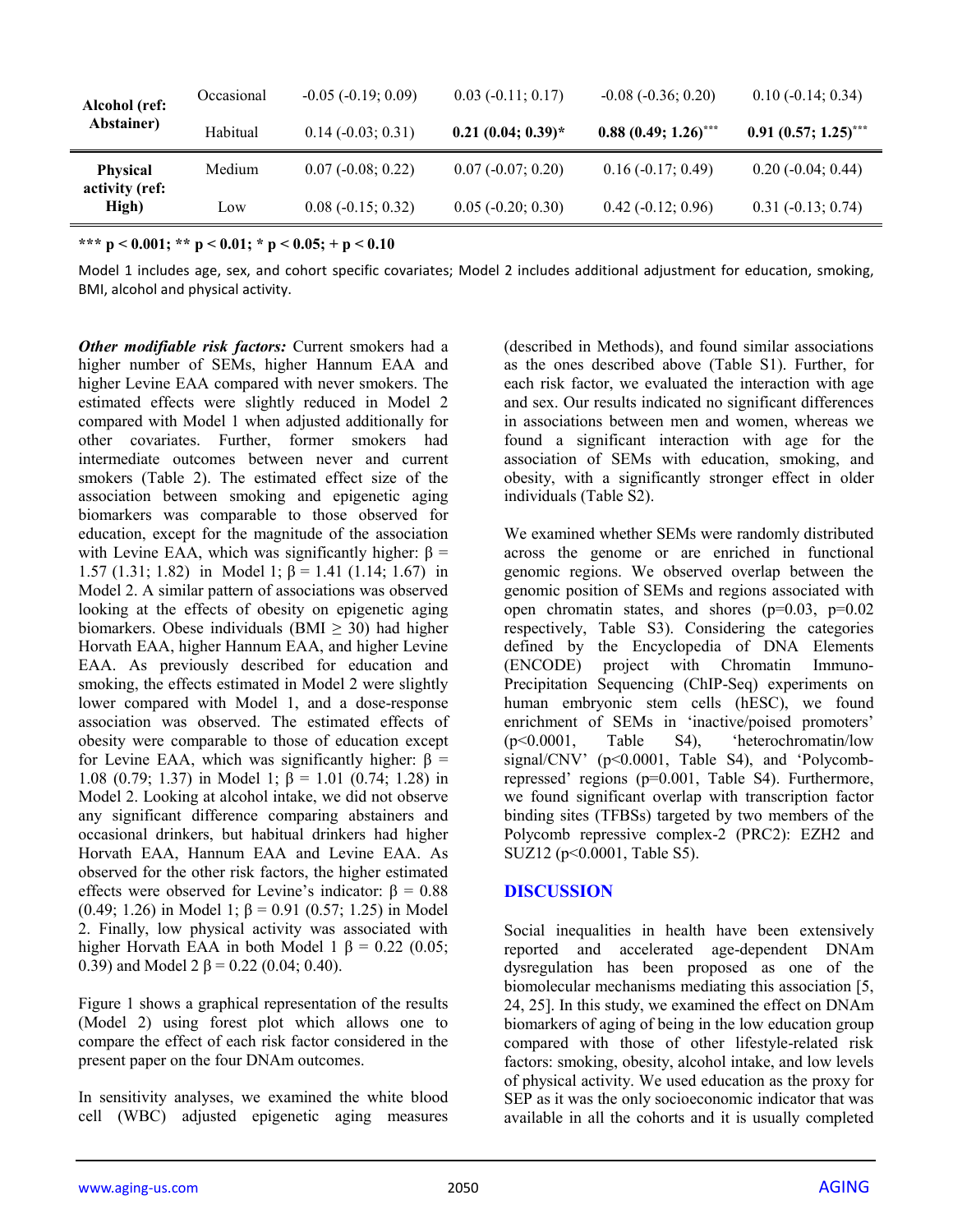

Figure 1. Effect sizes (interpretable as years of increasing/decreasing epigenetic age) of the association between different risk factors and four epigenetic aging biomarkers: total number of stochastic epigenetic mutations (SEMs, red), Horvath epigenetic age acceleration (orange), Hannum epigenetic age acceleration (green) and Levine epigenetic age acceleration next-generation clock (blue).

before the onset of many chronic diseases, therefore reducing the risk of reverse causation [26]. Lower educational attainment was associated with EAA according to the 'first generation' clocks including Horvath's and Hannum's. However, previously it was not clear whether the observed associations depend on other factors associated with low education [6, 27]. For example, Karlsson Linnér and colleagues argue that the association of educational attainment and epigenetic aging is mainly mediated by maternal smoking during pregnancy and smoking during adulthood [6]. To clarify this issue and to increase the epidemiological evidence in the field, we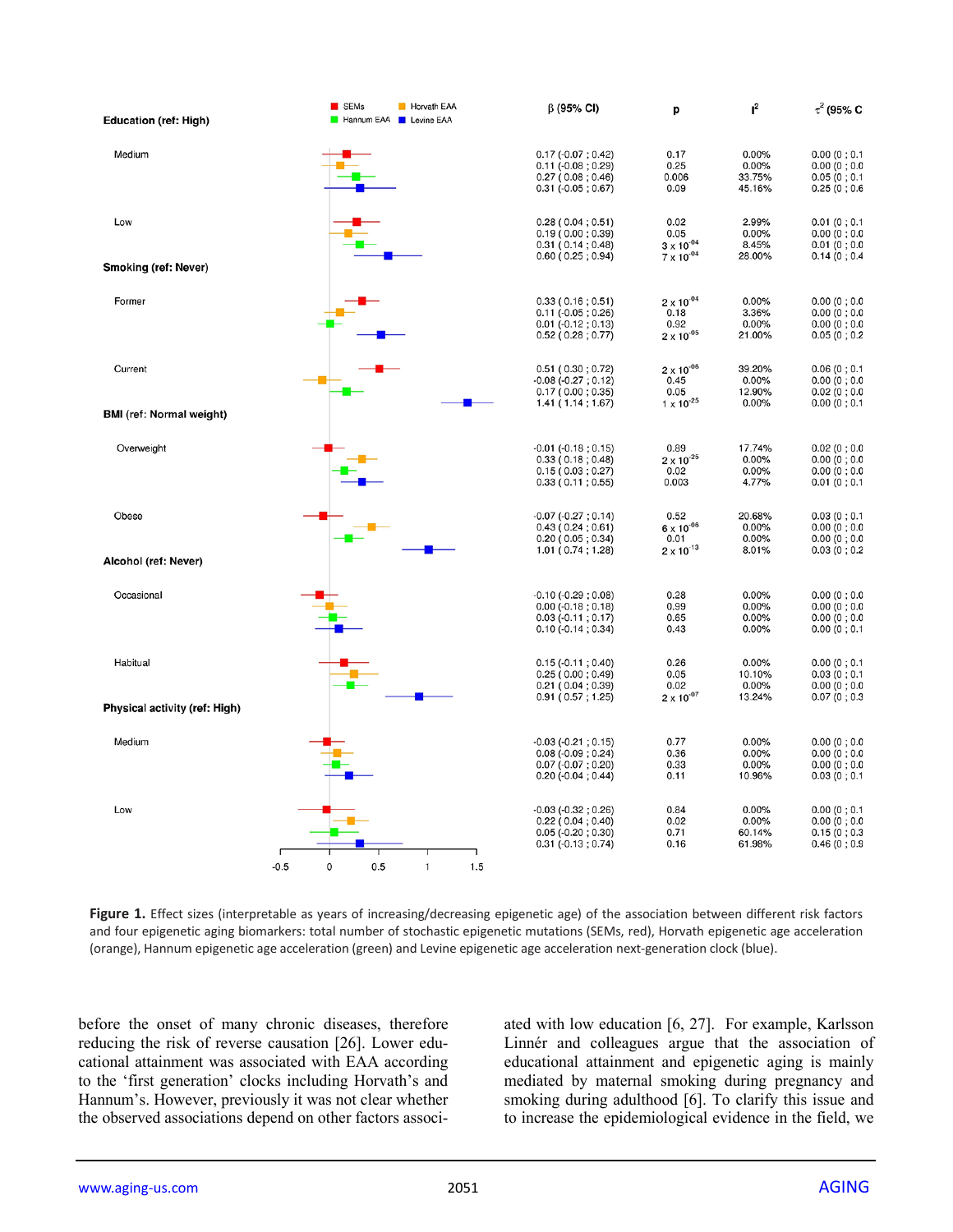have examined four biomarkers of age-dependent DNAm dysregulation: the total number of SEMs and three epigenetic clocks (Horvath, Hannum and Levine).

Although all the biomarkers are related to aging, they did not show the same pattern of associations with risk factors, intermediate traits and diseases [28, 29], suggesting that these biological age predictors may reflect different facets of the aging process. The total number of SEMs takes into account whole-genome epigenetic deregulation during aging, a process known as 'epigenetic drift', and has been proposed as a biomarker of exposure-related accumulation of DNA damage during the lifespan [20]. It is necessary to clarify that the word 'epimutation' is sometimes used in a manner that can be misinterpreted. Although some literature uses this term to refer to epigenetic changes driven by genotype differences, the strict definition of epimutation is a heritable change in gene activity that is not associated with a DNA mutation, but rather, with gain or loss of DNA methylation or other heritable modifications of chromatin [30]. Contrary to the definition of genetic mutations, epimutations are defined as potentially (but not necessarily) reversible changes in gene activity not involving DNA mutations, but rather, gain or loss of DNA methyl groups conserved in cells through mitosis [20, 30, 31].

In contrast, Horvath's epigenetic clock is based on DNAm levels at a small subset of CpG sites and is thought to reflect the biological age of different tissues, while Hannum's epigenetic clock is specific to blood samples. Finally, Levine's next-generation clock is computed using a subset of CpGs that were associated with several clinical measures representing the health status of an individual and has been proposed as a biomarker of the individual 'phenotypic age' [15]. Accordingly, Levine's measure of age acceleration tends to be more variable than the first-generation clocks (Horvath and Hannum) as evidenced by the finding that the associations based on this marker showed, in general, a higher degree of heterogeneity in the meta-analysis measured with the  $I^2$  and  $\tau^2$  statistics.

Our results from this meta-analysis of more than 16,000 individuals support our working hypothesis. We found that the four aging biomarkers were associated with different sets of risk factors and that the magnitude of the associations differed depending on the epigenetic aging index. We compared the effects of two nested models: the first minimally adjusted model included age, sex and cohort-specific covariates as adjustments; the second (fully adjusted model) was adjusted for all of the risk factors. We did not observe significant differences comparing estimates from the two models (Table 2), supporting the robustness of the results

presented. Interestingly, the effect of low education was independent from the other risk factors examined, as it was significant in both the minimally adjusted and fully adjusted models; and the effect sizes were comparable to that of the other risk factors examined, with the exception of smoking, which had an appreciably larger impact on SEMs and Levine's measure. Two previous studies from our group that evaluated the association of low SEP with mortality and physical functioning documented strong patterning by SEP [32, 33]. The current study provides evidence of the potential role of epigenetic modifications as mediators of the association of low SEP and unhealthy lifestyle habits with adverse outcomes at older ages, and further underscores the importance of considering SEP as an important life course risk factor for premature biological aging.

In sensitivity analyses, we also investigated alternative measures of the epigenetic aging biomarkers corrected for the proportion of WBC (estimated from wholegenome DNAm data). Chen and colleagues refer to the WBC-adjusted epigenetic aging as an 'intrinsic' measure of biological aging, which captures cellintrinsic properties of the aging process, that exhibit some preservation across various cell types and organs [34]. Our results indicate no significant differences in the results using 'extrinsic' (non-WBC-adjusted) vs 'intrinsic' measures. Similarly, stratified analyses by sex indicated no differential effect between men and women.

Finally, we evaluated the potential differential effects of risk factors by (chronological) age group. We found that the effect of education, smoking and BMI on the total number of SEMs, and the effect of smoking on Hannum EAA was significantly greater for older individuals. These results agree with the 'epigenetic memory' hypothesis according to which epigenetic aging biomarkers, particularly SEMs, could reflect the accumulation of deleterious exposures during the lifespan [35].

To elucidate the molecular mechanisms involved in DNAm dysregulation during aging we investigated whether SEMs occurred randomly in the DNA sequence or were enriched in regulatory regions. Our findings confirmed that epimutations preferentially occur in DNA sequences associated with open chromatin (Table S3), as previously observed by Ong et al. [36]. Furthermore, SEMs were enriched in transcriptionally silenced genomic regions such as 'inactive promoters', 'heterochromatin/low signal/copy number variants (CNV)', and 'Polycomb-repressed' regions (Table S4). Specifically, SEMs were more likely to occur in transcription factor binding sites (TFBSs) targeted by two members of Polycomb repressive complex 2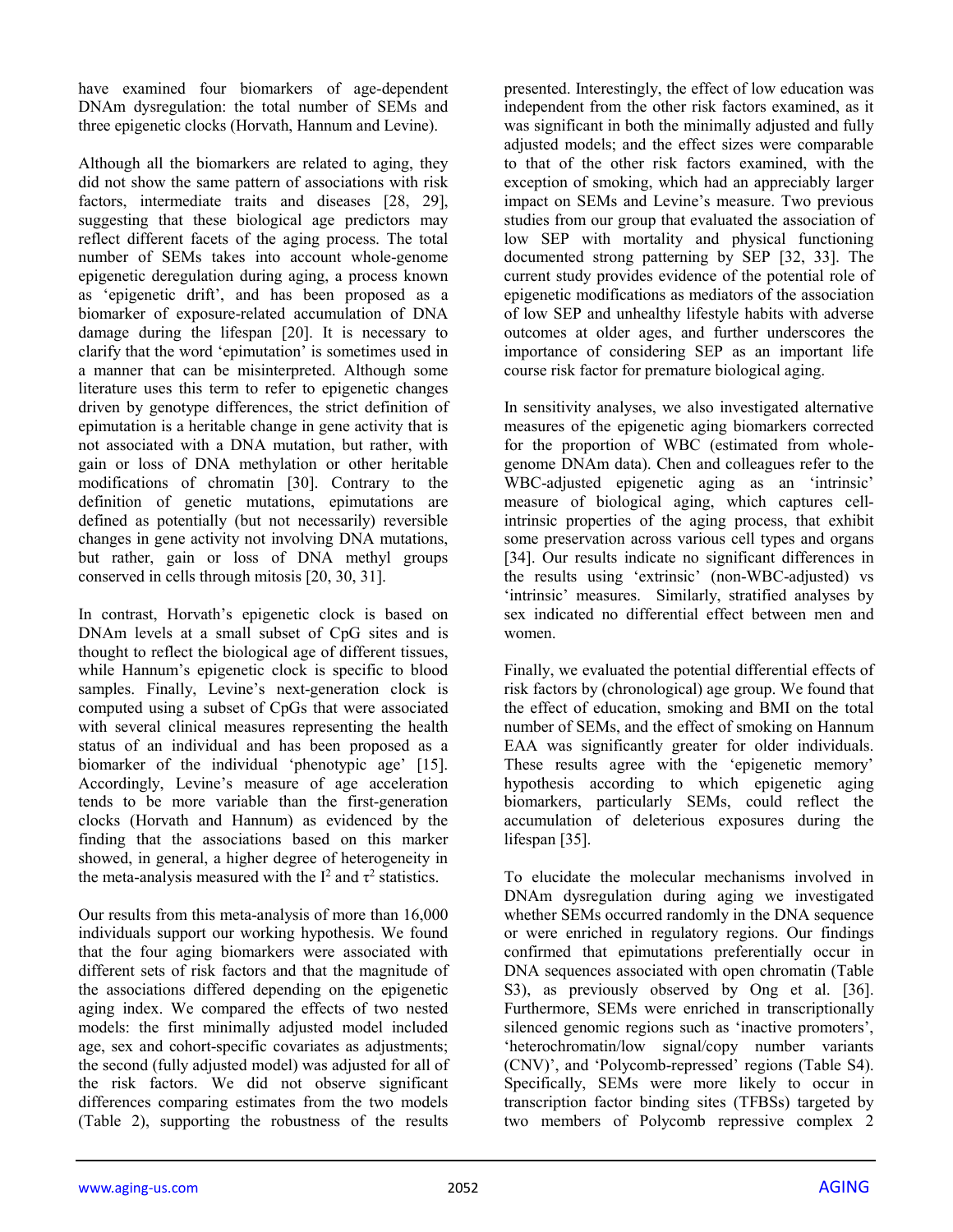(PRC2): EZH2 and SUZ12 (Table S5). The role of PCR2 proteins and EZH2 specifically in aging and agerelated diseases has been extensively investigated in recent years. Targets of PRC2 proteins are enriched for tumor suppressor genes and genes related to mental/neurodegenerative disorders [37-39], providing a link between aging, age-related DNAm modifications and age-related diseases. As an example, downregulations of EZH2 and SUZ12 have been associated with dysregulation of several PRC2 targets including *p53*, a well-known tumor suppressor gene [40]. These results underscore the imperative for further research aimed at identifying disease-specific epimutation signatures.

In conclusion, we have shown that SEP is associated with different biomarkers of biological (epigenetic) aging, which may represent complementary aspects of the aging process. On average, the impact of low education was comparable with that of other lifestylerelated risk factors, with the exception of smoking, for which the effect was more pronounced. Levine's second-generation clock was more strongly associated with education and the other risk factors (smoking, obesity and alcohol intake) compared with the firstgeneration epigenetic clocks and epimutation biomarkers. This result is not wholly unexpected because Levine's indicator was explicitly designed with a two-step procedure to include both CpG sites associated with aging *per se*, and CpG sites predictive of mortality and associated with biomarkers of chronic diseases. Given the above, Levine's epigenetic clock appeared to be a strong candidate for future studies aiming at disentangling the biological pathways underlying social inequalities in healthy aging and longevity. We confirmed in a very large cross-cohort, cross-country sample, previous observations of 'accelerated aging' in individuals of low SEP [6, 15]. To the best of our knowledge this is also the first study showing that i) socioeconomic status is associated with the total number of stochastic epimutations, which in turn is a biomarker of adverse health outcomes at older ages; and ii) the impact of low socioeconomic status on age-related epigenetic biomarkers is comparable to that of the major lifestyle-related and modifiable risk factors for age related diseases, with the exception of smoking which had a stronger effect on two out of four epigenetic biomarkers investigated.

This study also has limitations: variable collection and classification were not done in a standardized way for all the cohorts. Similarly, for DNA methylation data, each cohort used its own method for data normalization and batch effect removal. To avoid over-estimation of the effects of education and other risk factors on epigenetic aging biomarkers, we used a REML method

that incorporates random study effects around the overall mean, to obtain robust global estimates in metaanalysis.

Education was the only SEP indicator used in this study. Critical alternative SEP indicators like income or occupational position were not available in all of the cohorts used in this meta-analysis. We chose to consider all the variables as categorical, with three levels each. On the one hand, this procedure helped us to compare the effects of low education with that of other risk factors, but on the other hand, could lead to a reduction in statistical power to detect significant associations. The lack of association of epigenetic aging measures with low physical activity is not in line with previous literature [27] which might be explained by heterogeneity in the variable definition across cohorts.

# **MATERIALS AND METHODS**

# **Participating cohorts**

We obtained summary-level association statistics from 17 independent cohort studies located in Europe, the United States and Australia (Table 1). The total sample size includes 16,245 individuals of recent European ancestry. All participants provided written informed consent, and all contributing cohorts confirmed compliance with their Local Research Ethics Committees or Institutional Review Boards. Each risk factor was treated as a categorical variable with three categories each; education: 'High' (reference), 'Medium', 'Low'; smoking: 'Never' (reference), 'Former', 'Current'; obesity: 'Normal weight (BMI  $\leq$  25, reference)', 'Overweight  $(25 < BMI \leq 30)$ ', 'Obese  $(BMI > 30)$ '; alcohol consumption: 'Abstainers' (reference), 'Occasional drinkers', 'Habitual drinkers'; physical activity: 'High' (reference), 'Medium', 'Low' (see the supplementary text for the definition of the categories).

# **Identification of stochastic epigenetic mutations**

We identified SEMs based on the procedure described by Gentilini et al. [18]. Briefly, for each CpG, considering the distribution of DNAm beta values across all samples, we computed the interquartile range (IQR) - difference between the third quartile (Q3) and the first quartile  $(Q1)$  - and we defined a SEM as a methylation value lower than  $Q1-(3\times IQR)$  or greater than  $Q3+(3\times IQR)$ . Finally, for each individual, we computed the total number of SEMs across all CpGs. Since the total number of SEMs increased exponentially with age, we used a logarithmic transformation of the outcome for all the analyses. In sensitivity analyses, we computed the same measure corrected for potential confounding by differential WBC proportions among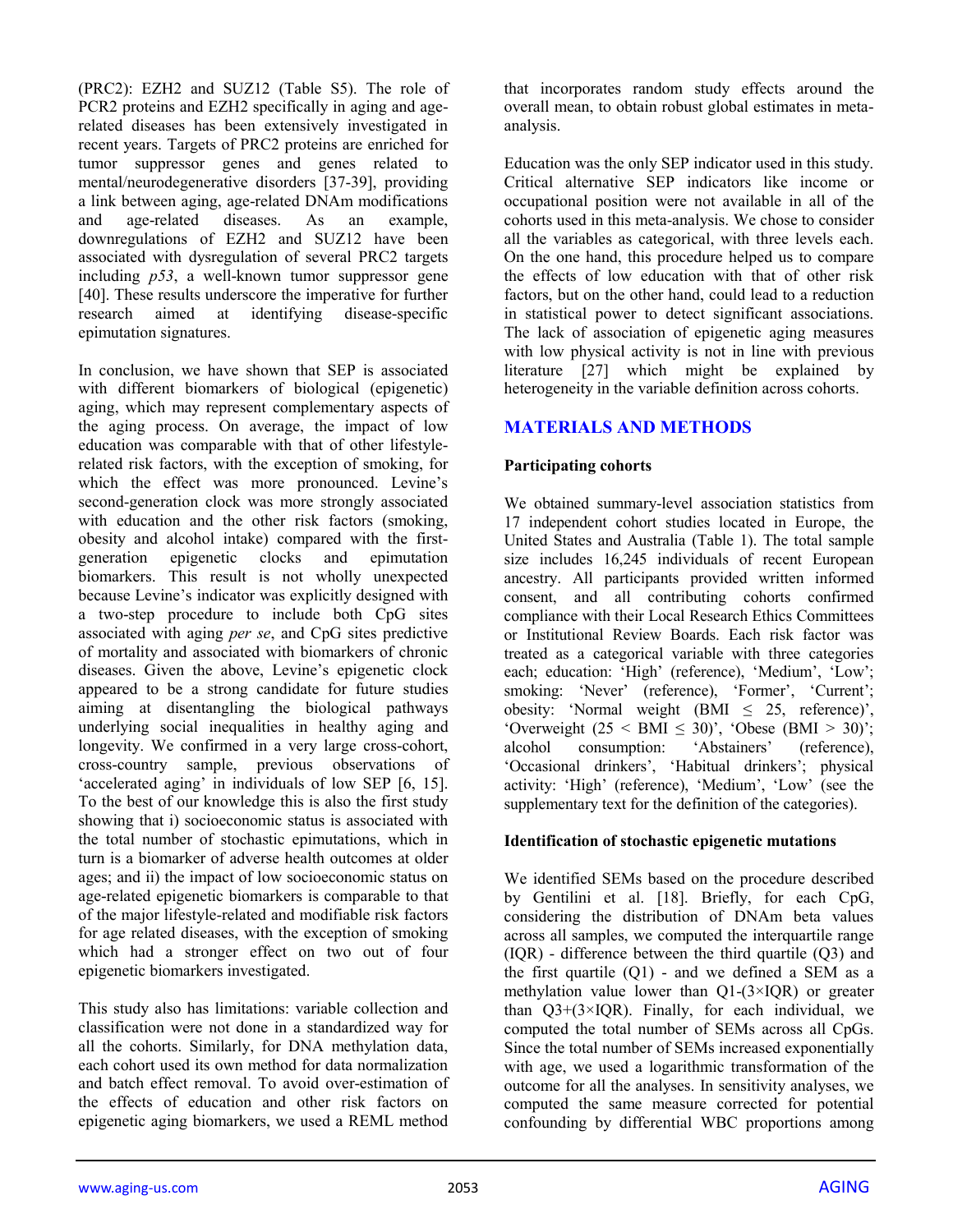individuals. Specifically, for each CpG we calculated the residuals from the regression of DNAm beta values on estimated WBC fractions, and then applied the same procedure described above.

## **Computation of epigenetic clock measures**

We computed the epigenetic age acceleration (AA) measures according to the algorithm described by Horvath [11]. Briefly, DNAm age was calculated as a weighted average of 353 age-related CpGs (Horvath DNAm age), 71 blood specific age-related CpGs (Hannum DNAm age), and 513 phenotypic age-related CpGs (Levine DNAm age) respectively. Weights were obtained using a penalized regression model (Elastic-net regularization) [11]. Age acceleration (AA) was defined as the difference between epigenetic and chronological age. Since AA may be correlated with chronological age, the 'extrinsic' EAA is defined as the residuals of AA on age. For sensitivity analyses, we also computed the 'intrinsic' epigenetic age acceleration (IEAA), defined as the residuals from the linear regression of AA on chronological age and WBC percentages [34]. Positive values of EAA (which is by definition independent of age) indicate accelerated aging and negative values decelerated aging.

#### **Association of epigenetic aging measures with risk factors**

We investigated the association of four biological (epigenetic) aging biomarkers with education, smoking, obesity, alcohol and physical activity using each epigenetic measure as the outcome and risk factors as predictors in linear regression models. For each outcome and each risk factor, we ran two regression models. Model 1 was adjusted for age, sex and cohortspecific covariates only (see the supplementary text). Model 2 included additional adjustment for education, smoking, BMI, alcohol intake, physical activity, to derive the mutually adjusted estimate for each risk factor considered in the present paper.

Each cohort provided the results of the analyses as point estimates and 95% confidence intervals based on an R script shared with all the data analysts (available in the supplementary material). The pooled estimated association of risk factors with each outcome were obtained by random effect maximum likelihood (REML) meta-analysis using the R package *metafor* [41]. Heterogeneity among studies was assessed using the I<sup>2</sup> and  $\tau^2$  statistics.

# **SEMs enrichment analysis**

The genomic locations of SEMs were annotated by merging the Illumina information on the chromosomal position of each probe with ENCODE/NIH Roadmap ChIP-Seq data for chromatin states and transcription factor binding sites (TFBS) in hESC [42-44]. We investigated whether SEMs were randomly distributed across the genome, or were enriched in functional genomic regions using the procedure implemented in the R package *regioneR* [45]. Briefly, the algorithm is specifically designed to test whether a set of genomic *loci* significantly overlap with a set of genomic regions, and includes a permutation procedure that controls for the type I error rate.

# **CONFLICTS OF INTEREST**

Authors declare no conflicts of interest.

# **ACKNOWLEDGMENTS AND FUNDING**

This research was supported by the 'Lifepath' grant to Paolo Vineis at Imperial College, London, Silvia Polidoro at the Italian Institute for Genomic Medicine (IIGM). The Airwave Health Monitoring Study is funded by the Home Office (grant number 780- TETRA) with additional support from the National Institute for Health Research (NIHR) Biomedical Research Centre. The Airwave Study uses the computing resources of the UK MEDical BIOinformatics partnership (UK MED-BIO supported by the Medical Research Council (MR/L01632X/1). The Rotterdam Study is funded by Erasmus Medical Center and Erasmus University, Rotterdam, Netherlands Organization for the Health Research and Development (ZonMw), the Research Institute for Diseases in the Elderly (RIDE), the Ministry of Education, Culture and Science, the Ministry for Health, Welfare and Sports, the European Commission (DG XII), and the Municipality of Rotterdam. The DNA methylation data was funded by the Genetic Laboratory of the Department of Internal Medicine, Erasmus Medical Center, and by the Netherlands Organization for Scientific Research (NWO; project number 184021007) and made available as a Rainbow Project (RP3; BIOS) of the Biobanking and Biomolecular Research Infrastructure Netherlands (BBMRI-NL). TILDA project was supported by the Irish Government, the Atlantic Philanthropies, and Irish Life plc. The SKIPOGH study was supported by a grant from the Swiss National Science Foundation (FN 33CM30- 124087); DNA methylation data in the SKIPOGH data was funded by the Swiss national Science Foundation (AmbizioneGrant n° PZ00P3\_167732 to Silvia Stringhini) and European commission and the Swiss State Secretariat for Education, Research and Innovation - SERI (Horizon 2020 grant n° 633666). We are grateful to all the participants of NICOLA, Dr Laura Smyth and the NICOLA team, which includes nursing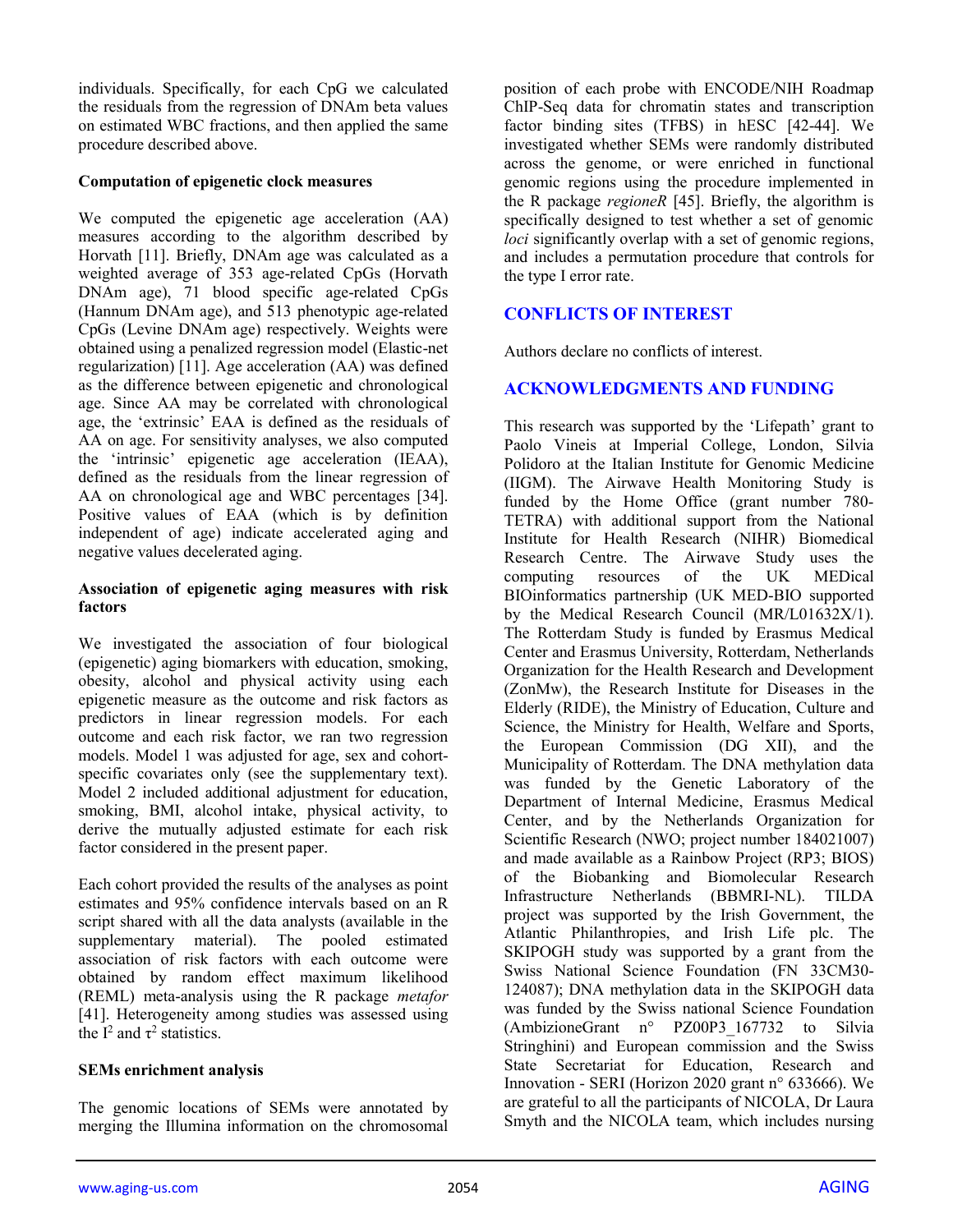staff, research scientists, clerical staff, computer and laboratory technicians, managers and receptionists. This work was supported by the following funders who provide core financial support for the NICOLA Study: the Atlantic Philanthropies; the Economic and Social Research Council; the UKCRC Centre of Excellence for Public Health Northern Ireland; the Centre for Ageing Research and Development in Ireland; the Office of the First Minister and Deputy First Minister; the Health and Social Care Research and Development Division of the Public Health Agency; the Wellcome Trust/Wolfson Foundation; and Queen's University Belfast. The MCCS component of this work was supported by the Australian National Health and Medical Research Council (NHMRC, grants 1074383 and 1106016). MCCS cohort recruitment was funded by VicHealth and Cancer Council Victoria. The MCCS was further supported by NHMRC grants 209057 and 396414 and by infrastructure provided by Cancer Council Victoria, and the methylation studies were supported by NHMRC grants 1011618, 1026892, 1027505, 1050198, 1043616, 1074383 and 1088405. The Young Finns Study has been financially supported by the Academy of Finland: grants 286284, 134309 (Eye), 126925, 121584, 124282, 129378 (Salve), 117787 (Gendi), and 41071 (Skidi); the Social Insurance Institution of Finland; Competitive State Research Financing of the Expert Responsibility area of Kuopio, Tampere and Turku University Hospitals (grant X51001); Juho Vainio Foundation; Paavo Nurmi Foundation; Finnish Foundation for Cardiovascular Research; Finnish Cultural Foundation; The Sigrid Juselius Foundation, Wihuri Foundation (for L-PR); Tampere Tuberculosis Foundation; Emil Aaltonen Foundation; Yrjö Jahnsson Foundation; Signe and Ane Gyllenberg Foundation; Diabetes Research Foundation of Finnish Diabetes Association; and EU Horizon 2020 (grant 755320 for TAXINOMISIS); and European Research Council (grant 742927 for MULTIEPIGEN project); Tampere University Hospital Supporting Foundation. DNA methylation data for the TERRE study was funded through the multilateral France-Germany-Canada Call for International proposals 2015 on "Epigenomics of complex diseases" (*Agence nationale de la recherche* grant ANR-15-EPIG-0001) as part of the DECIPHER-PD project. Oliver Robinson was supported by a MRC Early Career Fellowship. Carolina Ochoa-Rosales work was funded by the CONICYT PAI/INDUSTRIA 72170524, Chile. Cathal McCrory is supported by a HRB Emerging Investigator Award (EIA-2017-12). We are grateful to all the participants of NICOLA, and the NICOLA team, which includes nursing staff, research scientists, clerical staff, computer and laboratory technicians, managers and receptionists.

**<sup>42</sup>**The Lifepath partners include in alphabetic order: Jan Alberts, Harri Alenius, Mauricio Avendano, Valeria Baltar, Mel Bartley, Henrique Barros, Michele Bellone, Eloise Berger, David Blane, Murielle Bochud, Giulia Candiani, Cristian Carmeli, Luca Carra, Raphaele Castagné, Marc Chadeau-Hyam, Sergio Cima, Françoise Clavel-Chapelon, Giuseppe Costa, Emilie Courtin, Cyrille Delpierre, Angelo D'Errico, Manolis Dermitzakis, Pierre-Antoine Dugué, Marko Elovainio, Paul Elliott, Guy Fagherazzi, Giovanni Fiorito, Silvia Fraga, Martina Gandini, Valérie Garès, Pascale Gerbouin-Rerolle, Graham Giles, Marcel Goldberg, Dario Greco, Idris Guessous, Jose Haba-Rubio, Raphael Heinzer, Allison Hodge, Stephane Joost, Maryam Karimi, Michelle Kelly-Irving, Mika Kähönen, Piia Karisola, Leyla Khenissi, Mika Kivimaki, Vittorio Krogh, Jessica Laine, Thierry Lang, Audrey Laurent, Richard Layte, Benoit Lepage, Dori Lorsch, Frances MacGuire, Giles Machell, Johan Mackenbach, Michael Marmot, Carlos de Mestral, Cathal McCrory, Cynthia Miller, Roger Milne, Peter Muennig, Wilma Nusselder, Salvatore Panico, Dusan Petrovic, Lourdes Pilapil, Silvia Polidoro, Martin Preisig, Laura Pulkki-Råback, Olli Raitakari, Ana Isabel Ribeiro, Fulvio Ricceri, Paolo Recalcati, Erica Reinhard, Oliver Robinson, Jose Rubio Valverde, Severine Saba, Carlotta Sacerdote, Frank Santegoets, Roberto Satolli, Terrence Simmons, Gianluca Severi, Martin J Shipley, Silvia Stringhini, Adam Tabak, Vesa Terhi, Joannie Tieulent, Rosario Tumino, Salvatore Vaccarella, Federica Vigna-Taglianti, Paolo Vineis, Peter Vollenweider, Nicolas Vuilleumier, Marie Zins.

# **REFERENCES**

- 1. Mackenbach JP, Valverde JR, Artnik B, Bopp M, Brønnum-Hansen H, Deboosere P, Kalediene R, Kovács K, Leinsalu M, Martikainen P, Menvielle G, Regidor E, Rychtaříková J, et al. Trends in health inequalities in 27 European countries. Proc Natl Acad Sci USA. 2018; 115:6440–45. https://doi.org/10.1073/pnas.1800028115
- 2. Artazcoz L, Rueda S. Social inequalities in health among the elderly: a challenge for public health research. J Epidemiol Community Health. 2007; 61:466–67. https://doi.org/10.1136/jech.2006.058081
- 3. Stringhini S, Sabia S, Shipley M, Brunner E, Nabi H, Kivimaki M, Singh-Manoux A. Association of socioeconomic position with health behaviors and mortality. JAMA. 2010; 303:1159–66. https://doi.org/10.1001/jama.2010.297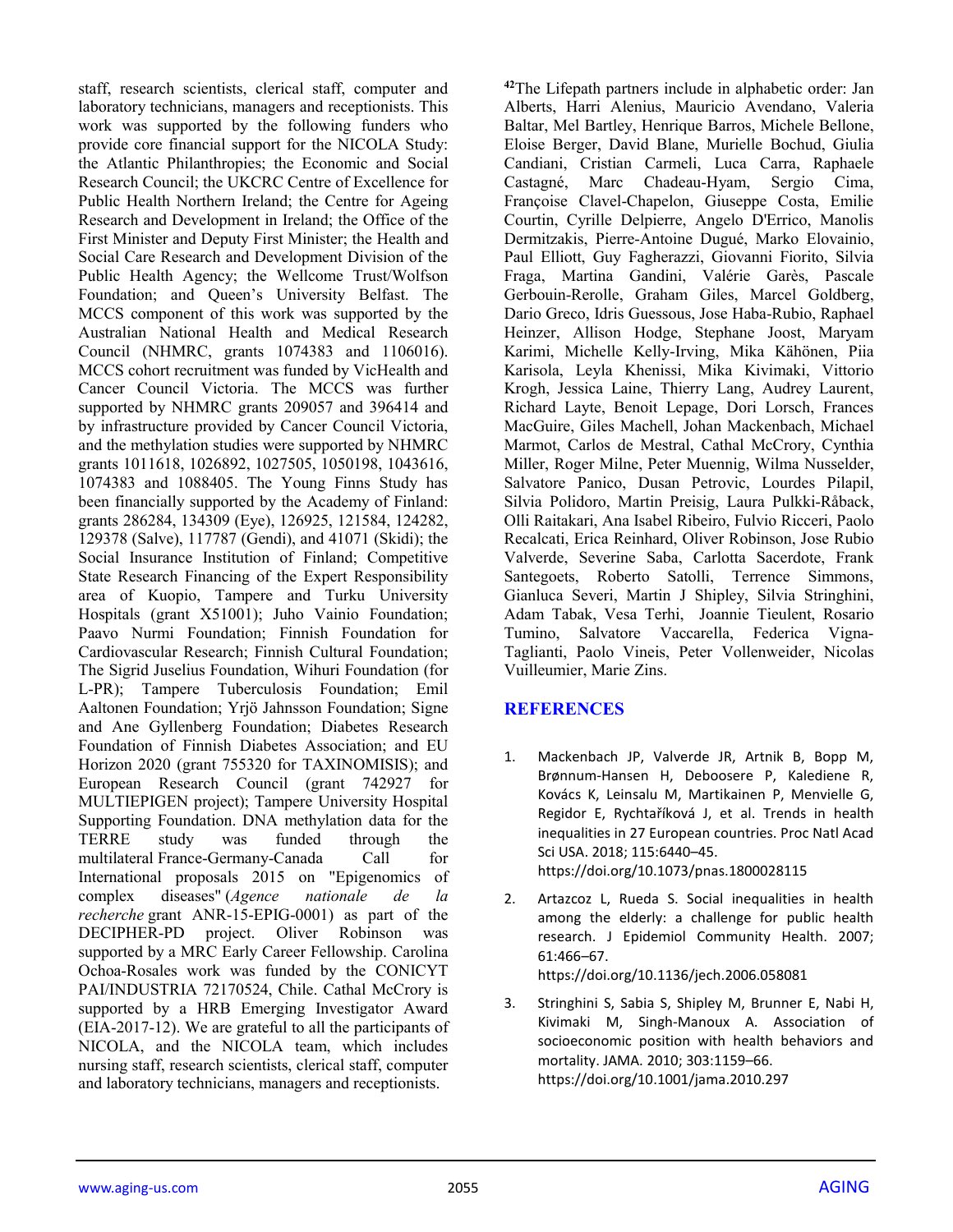- 4. Cunliffe VT. The epigenetic impacts of social stress: how does social adversity become biologically embedded? Epigenomics. 2016; 8:1653–69. https://doi.org/10.2217/epi-2016-0075
- 5. Fiorito G, Polidoro S, Dugué PA, Kivimaki M, Ponzi E, Matullo G, Guarrera S, Assumma MB, Georgiadis P, Kyrtopoulos SA, Krogh V, Palli D, Panico S, et al. Social adversity and epigenetic aging: a multi-cohort study on socioeconomic differences in peripheral blood DNA methylation. Sci Rep. 2017; 7:16266. https://doi.org/10.1038/s41598-017-16391-5
- 6. Karlsson Linnér R, Marioni RE, Rietveld CA, Simpkin AJ, Davies NM, Watanabe K, Armstrong NJ, Auro K, Baumbach C, Bonder MJ, Buchwald J, Fiorito G, Ismail K, et al. An epigenome-wide association study meta-analysis of educational attainment. Mol Psychiatry. 2017; 22:1680–90. https://doi.org/10.1038/mp.2017.210
- 7. Taylor SE, Repetti RL, Seeman T. Health psychology: what is an unhealthy environment and how does it get under the skin? Annu Rev Psychol. 1997; 48:411– 47. https://doi.org/10.1146/annurev.psych.48.1.411
- 8. Jones MJ, Goodman SJ, Kobor MS. DNA methylation and healthy human aging. Aging Cell. 2015; 14:924– 32. https://doi.org/10.1111/acel.12349
- 9. Zheng SC, Widschwendter M, Teschendorff AE. Epigenetic drift, epigenetic clocks and cancer risk. Epigenomics. 2016; 8:705–19. https://doi.org/10.2217/epi-2015-0017
- 10. Teschendorff AE, West J, Beck S. Age-associated epigenetic drift: implications, and a case of epigenetic thrift? Hum Mol Genet. 2013; 22:R7–15. https://doi.org/10.1093/hmg/ddt375
- 11. Horvath S. DNA methylation age of human tissues and cell types. Genome Biol. 2013; 14:R115. https://doi.org/10.1186/gb-2013-14-10-r115
- 12. Hannum G, Guinney J, Zhao L, Zhang L, Hughes G, Sadda S, Klotzle B, Bibikova M, Fan JB, Gao Y, Deconde R, Chen M, Rajapakse I, et al. Genome-wide methylation profiles reveal quantitative views of human aging rates. Mol Cell. 2013; 49:359–67. https://doi.org/10.1016/j.molcel.2012.10.016
- 13. Declerck K, Vanden Berghe W. Back to the future: epigenetic clock plasticity towards healthy aging. Mech Ageing Dev. 2018; 174:18–29. https://doi.org/10.1016/j.mad.2018.01.002
- 14. Dugue PA, Bassett JK, Joo JE, Baglietto L, Jung CH, Ming Wong E, Fiorito G, Schmidt D, Makalic E, Li S, Moreno-Betancur M, Buchanan DD, Vineis P, et al. Association of DNA methylation-based biological age with health risk factors, and overall and cause-

specific mortality. Am J Epidemiol. 2018; 187:529– 38. https://doi.org/10.1093/aje/kwx291

- 15. Levine ME, Lu AT, Quach A, Chen BH, Assimes TL, Bandinelli S, Hou L, Baccarelli AA, Stewart JD, Li Y, Whitsel EA, Wilson JG, Reiner AP, et al. An epigenetic biomarker of aging for lifespan and healthspan. Aging (Albany NY). 2018; 10:573–91. https://doi.org/10.18632/aging.101414
- 16. Slieker RC, van Iterson M, Luijk R, Beekman M, Zhernakova DV, Moed MH, Mei H, van Galen M, Deelen P, Bonder MJ, Zhernakova A, Uitterlinden AG, Tigchelaar EF, et al, and BIOS consortium. Agerelated accrual of methylomic variability is linked to fundamental ageing mechanisms. Genome Biol. 2016; 17:191. https://doi.org/10.1186/s13059-016- 1053-6
- 17. Teschendorff AE, Widschwendter M. Differential variability improves the identification of cancer risk markers in DNA methylation studies profiling precursor cancer lesions. Bioinformatics. 2012; 28:1487–94. https://doi.org/10.1093/bioinformatics/bts170
- 18. Gentilini D, Garagnani P, Pisoni S, Bacalini MG, Calzari L, Mari D, Vitale G, Franceschi C, Di Blasio AM. Stochastic epigenetic mutations (DNA methylation) increase exponentially in human aging and correlate with X chromosome inactivation skewing in females. Aging (Albany NY). 2015; 7:568– 78. https://doi.org/10.18632/aging.100792
- 19. Gentilini D, Scala S, Gaudenzi G, Garagnani P, Capri M, Cescon M, Grazi GL, Bacalini MG, Pisoni S, Dicitore A, Circelli L, Santagata S, Izzo F, et al. Epigenome-wide association study in hepatocellular carcinoma: identification of stochastic epigenetic mutations through an innovative statistical approach. Oncotarget. 2017; 8:41890–902. https://doi.org/10.18632/oncotarget.17462
- 20. Yamashita S, Kishino T, Takahashi T, Shimazu T, Charvat H, Kakugawa Y, Nakajima T, Lee YC, Iida N, Maeda M, Hattori N, Takeshima H, Nagano R, et al. Genetic and epigenetic alterations in normal tissues have differential impacts on cancer risk among tissues. Proc Natl Acad Sci USA. 2018; 115:1328–33. https://doi.org/10.1073/pnas.1717340115
- 21. Haque MM, Nilsson EE, Holder LB, Skinner MK. Genomic Clustering of differential DNA methylated regions (epimutations) associated with the epigenetic transgenerational inheritance of disease and phenotypic variation. BMC Genomics. 2016; 17:418. https://doi.org/10.1186/s12864-016-2748-5
- 22. Austin MK, Chen E, Ross KM, McEwen LM, Maclsaac JL, Kobor MS, Miller GE. Early-life socioeconomic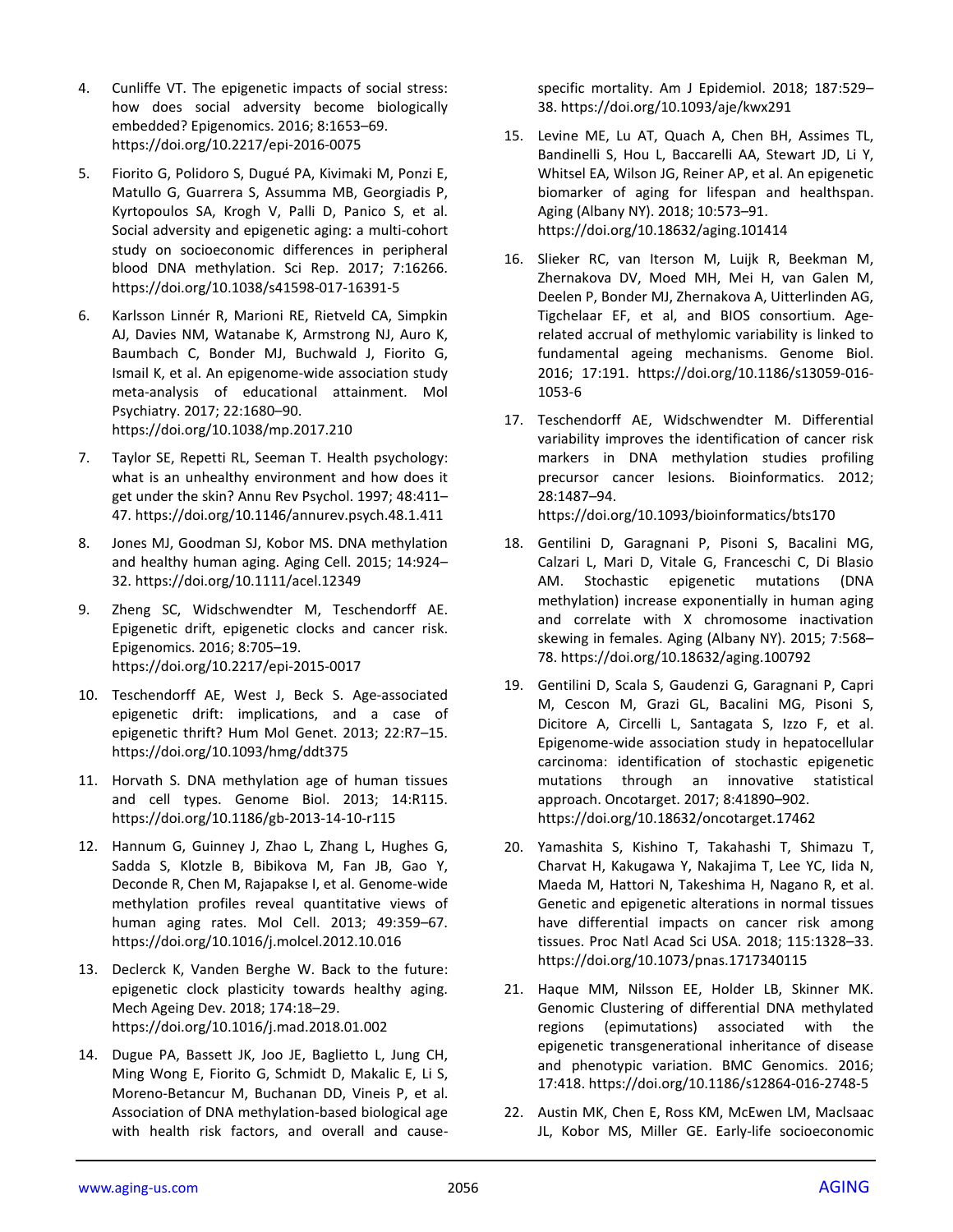disadvantage, not current, predicts accelerated epigenetic aging of monocytes. Psychoneuroendocrinology. 2018; 97:131–34. https://doi.org/10.1016/j.psyneuen.2018.07.007

- 23. Hughes A, Smart M, Gorrie-Stone T, Hannon E, Mill J, Bao Y, Burrage J, Schalkwyk L, Kumari M. Socioeconomic position and DNA Methylation age acceleration across the lifecourse. Am J Epidemiol. 2018; 187:2346–54. https://doi.org/10.1093/aje/kwy155
- 24. Miller GE, Yu T, Chen E, Brody GH. Self-control forecasts better psychosocial outcomes but faster epigenetic aging in low-SES youth. Proc Natl Acad Sci USA. 2015; 112:10325–30. https://doi.org/10.1073/pnas.1505063112
- 25. Simons RL, Lei MK, Beach SR, Philibert RA, Cutrona CE, Gibbons FX, Barr A. Economic hardship and biological weathering: the epigenetics of aging in a U.S. sample of black women. Soc Sci Med. 2016; 150:192–200. https://doi.org/10.1016/j.socscimed.2015.12.001
- 26. Fox JW. Social class, mental illness, and social mobility: the social selection-drift hypothesis for serious mental illness. J Health Soc Behav. 1990; 31:344–53. https://doi.org/10.2307/2136818
- 27. Quach A, Levine ME, Tanaka T, Lu AT, Chen BH, Ferrucci L, Ritz B, Bandinelli S, Neuhouser ML, Beasley JM, Snetselaar L, Wallace RB, Tsao PS, et al. Epigenetic clock analysis of diet, exercise, education, and lifestyle factors. Aging (Albany NY). 2017; 9:419– 46. https://doi.org/10.18632/aging.101168
- 28. Jylhävä J, Pedersen NL, Hägg S. Biological Age Predictors. EBioMedicine. 2017; 21:29–36. https://doi.org/10.1016/j.ebiom.2017.03.046
- 29. Horvath S, Raj K. DNA methylation-based biomarkers and the epigenetic clock theory of ageing. Nat Rev

Genet. 2018; 19:371–84. https://doi.org/10.1038/s41576-018-0004-3

- 30. Oey H, Whitelaw E. On the meaning of the word 'epimutation'. Trends Genet. 2014; 30:519–20. https://doi.org/10.1016/j.tig.2014.08.005
- 31. Peltomäki P. Mutations and epimutations in the origin of cancer. Exp Cell Res. 2012; 318:299–310. https://doi.org/10.1016/j.yexcr.2011.12.001
- 32. Stringhini S, Carmeli C, Jokela M, Avendaño M, Muennig P, Guida F, Ricceri F, d'Errico A, Barros H, Bochud M, Chadeau-Hyam M, Clavel-Chapelon F, Costa G, et al, and LIFEPATH consortium. Socioeconomic status and the 25 × 25 risk factors as determinants of premature mortality: a multicohort

study and meta-analysis of 1·7 million men and women. Lancet. 2017; 389:1229–37. https://doi.org/10.1016/S0140-6736(16)32380-7

- 33. Stringhini S, Carmeli C, Jokela M, Avendaño M, McCrory C, d'Errico A, Bochud M, Barros H, Costa G, Chadeau-Hyam M, Delpierre C, Gandini M, Fraga S, et al, and LIFEPATH Consortium. Socioeconomic status, non-communicable disease risk factors, and walking speed in older adults: multi-cohort population based study. BMJ. 2018; 360:k1046. https://doi.org/10.1136/bmj.k1046
- 34. Chen BH, Marioni RE, Colicino E, Peters MJ, Ward-Caviness CK, Tsai PC, Roetker NS, Just AC, Demerath EW, Guan W, Bressler J, Fornage M, Studenski S, et al. DNA methylation-based measures of biological age: meta-analysis predicting time to death. Aging (Albany NY). 2016; 8:1844–65. https://doi.org/10.18632/aging.101020
- 35. Vineis P, Chatziioannou A, Cunliffe VT, Flanagan JM, Hanson M, Kirsch-Volders M, Kyrtopoulos S. Epigenetic memory in response to environmental stressors. FASEB J. 2017; 31:2241–51. https://doi.org/10.1096/fj.201601059RR
- 36. Ong ML, Holbrook JD. Novel region discovery method for Infinium 450K DNA methylation data reveals changes associated with aging in muscle and neuronal pathways. Aging Cell. 2014; 13:142–55. https://doi.org/10.1111/acel.12159
- 37. Zingg D, Debbache J, Schaefer SM, Tuncer E, Frommel SC, Cheng P, Arenas-Ramirez N, Haeusel J, Zhang Y, Bonalli M, McCabe MT, Creasy CL, Levesque MP, et al. The epigenetic modifier EZH2 controls melanoma growth and metastasis through silencing of distinct tumour suppressors. Nat Commun. 2015; 6:6051. https://doi.org/10.1038/ncomms7051
- 38. von Schimmelmann M, Feinberg PA, Sullivan JM, Ku SM, Badimon A, Duff MK, Wang Z, Lachmann A, Dewell S, Ma'ayan A, Han MH, Tarakhovsky A, Schaefer A. Polycomb repressive complex 2 (PRC2) silences genes responsible for neurodegeneration. Nat Neurosci. 2016; 19:1321–30. https://doi.org/10.1038/nn.4360
- 39. Su SK, Li CY, Lei PJ, Wang X, Zhao QY, Cai Y, Wang Z, Li L, Wu M. The EZH1-SUZ12 complex positively regulates the transcription of NF-κB target genes through interaction with UXT. J Cell Sci. 2016; 129:2343–53. https://doi.org/10.1242/jcs.185546
- 40. Shiogama S, Yoshiba S, Soga D, Motohashi H, Shintani S. Aberrant expression of EZH2 is associated with pathological findings and P53 alteration. Anticancer Res. 2013; 33:4309–17.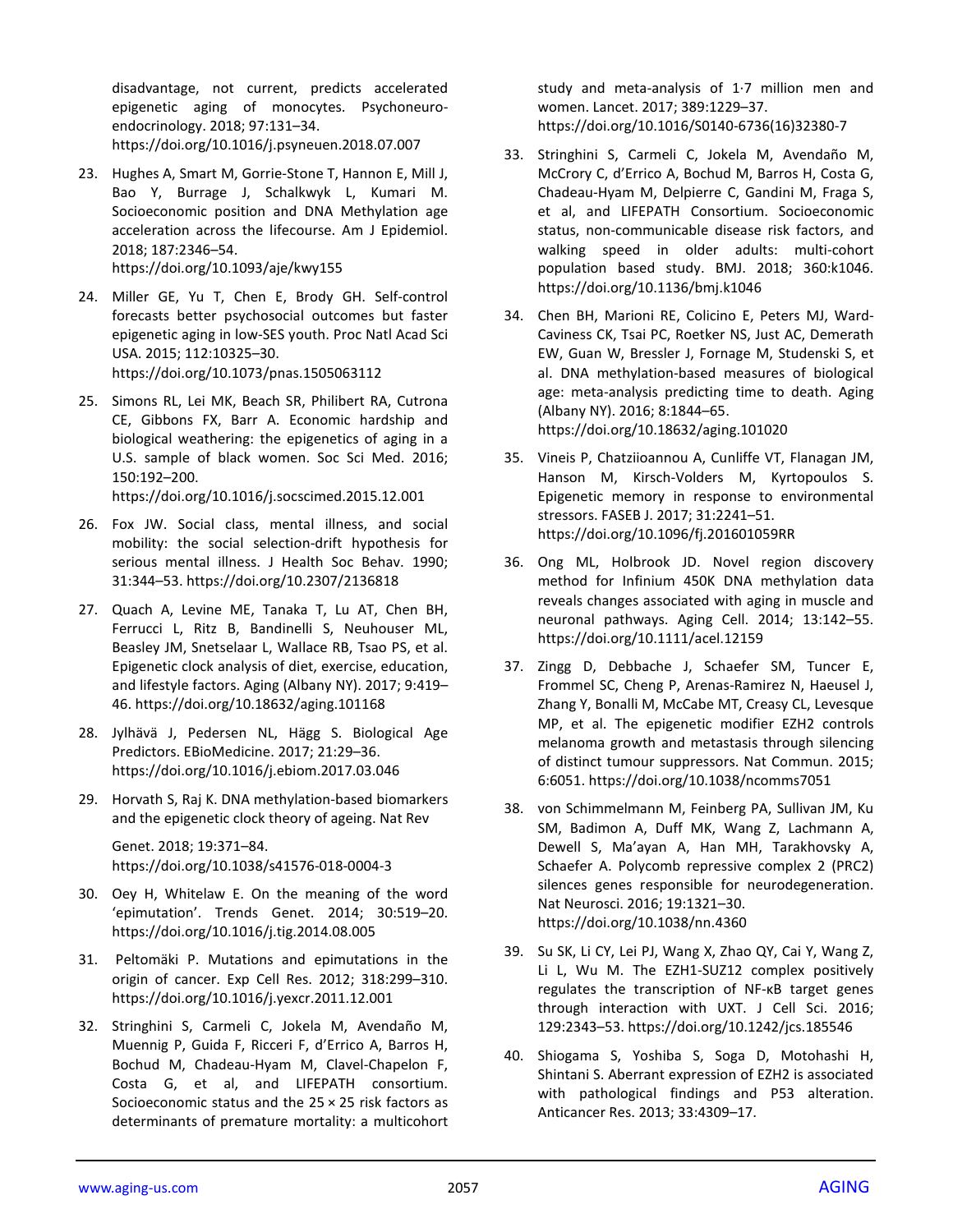- 41. Viechtbauer W. Conducting meta-analyses in R with the metafor package. J Stat Softw. 2010; 36. https://doi.org/10.18637/jss.v036.i03
- 42. Ziller MJ, Gu H, Müller F, Donaghey J, Tsai LT, Kohlbacher O, De Jager PL, Rosen ED, Bennett DA, Bernstein BE, Gnirke A, Meissner A. Charting a dynamic DNA methylation landscape of the human genome. Nature. 2013; 500:477–81. https://doi.org/10.1038/nature12433
- 43. Bernstein BE, Stamatoyannopoulos JA, Costello JF, Ren B, Milosavljevic A, Meissner A, Kellis M, Marra MA, Beaudet AL, Ecker JR, Farnham PJ, Hirst M, Lander ES, et al, and The NIH Roadmap Epigenomics Mapping Consortium. The NIH Roadmap Epigenomics Mapping Consortium. Nat Biotechnol. 2010; 28:1045–48. https://doi.org/10.1038/nbt1010-1045
- 44. Kundaje A, Meuleman W, Ernst J, Bilenky M, Yen A, Heravi-Moussavi A, Kheradpour P, Zhang Z, Wang J, Ziller MJ, Amin V, Whitaker JW, Schultz MD, et al, and Roadmap Epigenomics Consortium. Integrative analysis of 111 reference human epigenomes. Nature. 2015; 518:317–30. https://doi.org/10.1038/nature14248
- 45. Gel B, Díez-Villanueva A, Serra E, Buschbeck M, Peinado MA, Malinverni R. regioneR: an R/Bioconductor package for the association analysis of genomic regions based on permutation tests. Bioinformatics. 2016; 32:289–91.
- 46. Elliott P, Vergnaud AC, Singh D, Neasham D, Spear J, Heard A. The Airwave Health Monitoring Study of police officers and staff in Great Britain: rationale, design and methods. Environ Res. 2014; 134:280–85. https://doi.org/10.1016/j.envres.2014.07.025
- 47. Fiorito G, Vlaanderen J, Polidoro S, Gulliver J, Galassi C, Ranzi A, Krogh V, Grioni S, Agnoli C, Sacerdote C, Panico S, Tsai MY, Probst-Hensch N, et al. Oxidative stress and inflammation mediate the effect of air pollution on cardio- and cerebrovascular disease: A prospective study in nonsmokers. Environ Mol Mutagen. 2018; 59:234–46. https://doi.org/10.1002/em.22153
- 48. Riboli E, Kaaks R. The EPIC Project: rationale and study design. European Prospective Investigation into Cancer and Nutrition. Int J Epidemiol. 1997 (Suppl 1); 26:S6–14. https://doi.org/10.1093/ije/26.suppl\_1.S6
- 49. Löw M, Stegmaier C, Ziegler H, Rothenbacher D, Brenner H, and ESTHER study. [Epidemiological investigations of the chances of preventing, recognizing early and optimally treating chronic

diseases in an elderly population (ESTHER study)]. Dtsch Med Wochenschr. 2004; 129:2643–47.

- 50. Herder C, Kannenberg JM, Huth C, Carstensen-Kirberg M, Rathmann W, Koenig W, Heier M, Püttgen S, Thorand B, Peters A, Roden M, Meisinger C, Ziegler D. Proinflammatory cytokines predict the incidence and progression of distal sensorimotor polyneuropathy: KORA F4/FF4 Study. Diabetes Care. 2017; 40:569–76. https://doi.org/10.2337/dc16- 2259
- 51. Milne RL, Fletcher AS, MacInnis RJ, Hodge AM, Hopkins AH, Bassett JK, Bruinsma FJ, Lynch BM, Dugué PA, Jayasekara H, Brinkman MT, Popowski LV, Baglietto L, et al. Cohort Profile: The Melbourne Collaborative Cohort Study (Health 2020). Int J Epidemiol. 2017; 46:1757–1757i. https://doi.org/10.1093/ije/dyx085
- 52. Bell B, Rose CL, Damon A. The Veterans Administration longitudinal study of healthy aging. Gerontologist. 1966; 6:179–84. https://doi.org/10.1093/geront/6.4.179
- 53. Burns F, Carney GM, Cruise S, Devine P, Devlin A, Donnelly M, French D, Kee F, Montgomery L, O'Reilly D, Scott A, Tully MA. (2017). Early key findings from a study of older people in Northern Ireland. The NICOLA Study. (Belfast: Queen's University, Belfast).
- 54. Ikram MA, Brusselle GG, Murad SD, van Duijn CM, Franco OH, Goedegebure A, Klaver CC, Nijsten TE, Peeters RP, Stricker BH, Tiemeier H, Uitterlinden AG, Vernooij MW, Hofman A. The Rotterdam Study: 2018 update on objectives, design and main results. Eur J Epidemiol. 2017; 32:807–50. https://doi.org/10.1007/s10654-017-0321-4
- 55. Ackermann-Liebrich U, Kuna-Dibbert B, Probst-Hensch NM, Schindler C, Felber Dietrich D, Stutz EZ, Bayer-Oglesby L, Baum F, Brändli O, Brutsche M, Downs SH, Keidel D, Gerbase MW, et al, and SAPALDIA Team. Follow-up of the Swiss Cohort Study on Air Pollution and Lung Diseases in Adults (SAPALDIA 2) 1991-2003: methods and characterization of participants. Soz Praventivmed. 2005; 50:245–63. https://doi.org/10.1007/s00038- 005-4075-5
- 56. Pruijm M, Ponte B, Ackermann D, Paccaud F, Guessous I, Ehret G, Pechère-Bertschi A, Vogt B, Mohaupt MG, Martin PY, Youhanna SC, Nägele N, Vollenweider P, et al. Associations of urinary uromodulin with clinical characteristics and markers of tubular function in the general population. Clin J Am Soc Nephrol. 2016; 11:70–80. https://doi.org/10.2215/CJN.04230415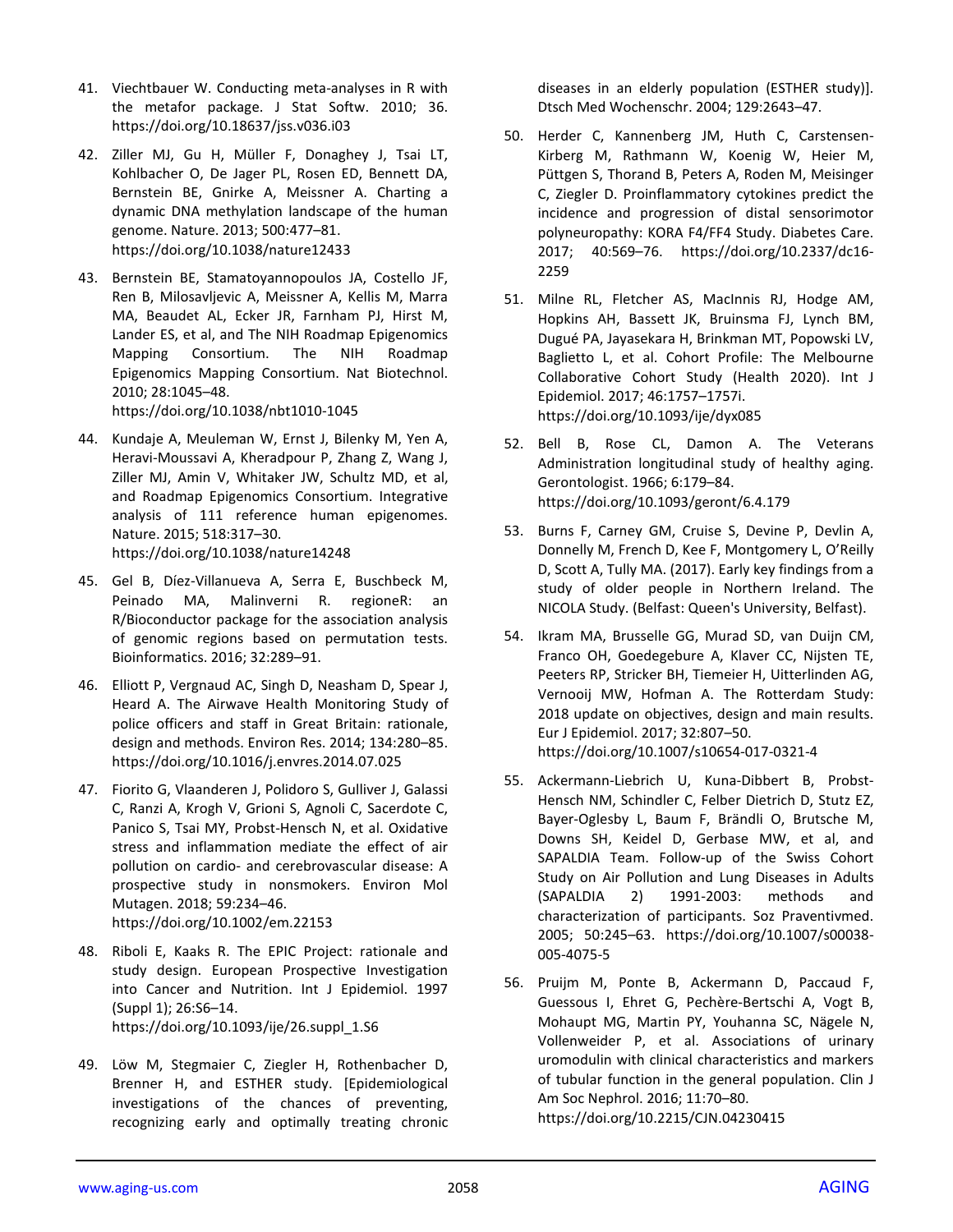- 57. Elbaz A, Clavel J, Rathouz PJ, Moisan F, Galanaud JP, Delemotte B, Alpérovitch A, Tzourio C. Professional exposure to pesticides and Parkinson disease. Ann Neurol. 2009; 66:494–504. https://doi.org/10.1002/ana.21717
- 58. Kearney PM, Cronin H, O'Regan C, Kamiya Y, Savva GM, Whelan B, Kenny R. Cohort profile: the Irish Longitudinal Study on Ageing. Int J Epidemiol. 2011; 40:877–84. https://doi.org/10.1093/ije/dyr116
- 59. Raitakari OT, Juonala M, Rönnemaa T, Keltikangas-Järvinen L, Räsänen L, Pietikäinen M, Hutri-Kähönen N, Taittonen L, Jokinen E, Marniemi J, Jula A, Telama R, Kähönen M, et al. Cohort profile: the cardiovascular risk in Young Finns Study. Int J Epidemiol. 2008; 37:1220–26. https://doi.org/10.1093/ije/dym225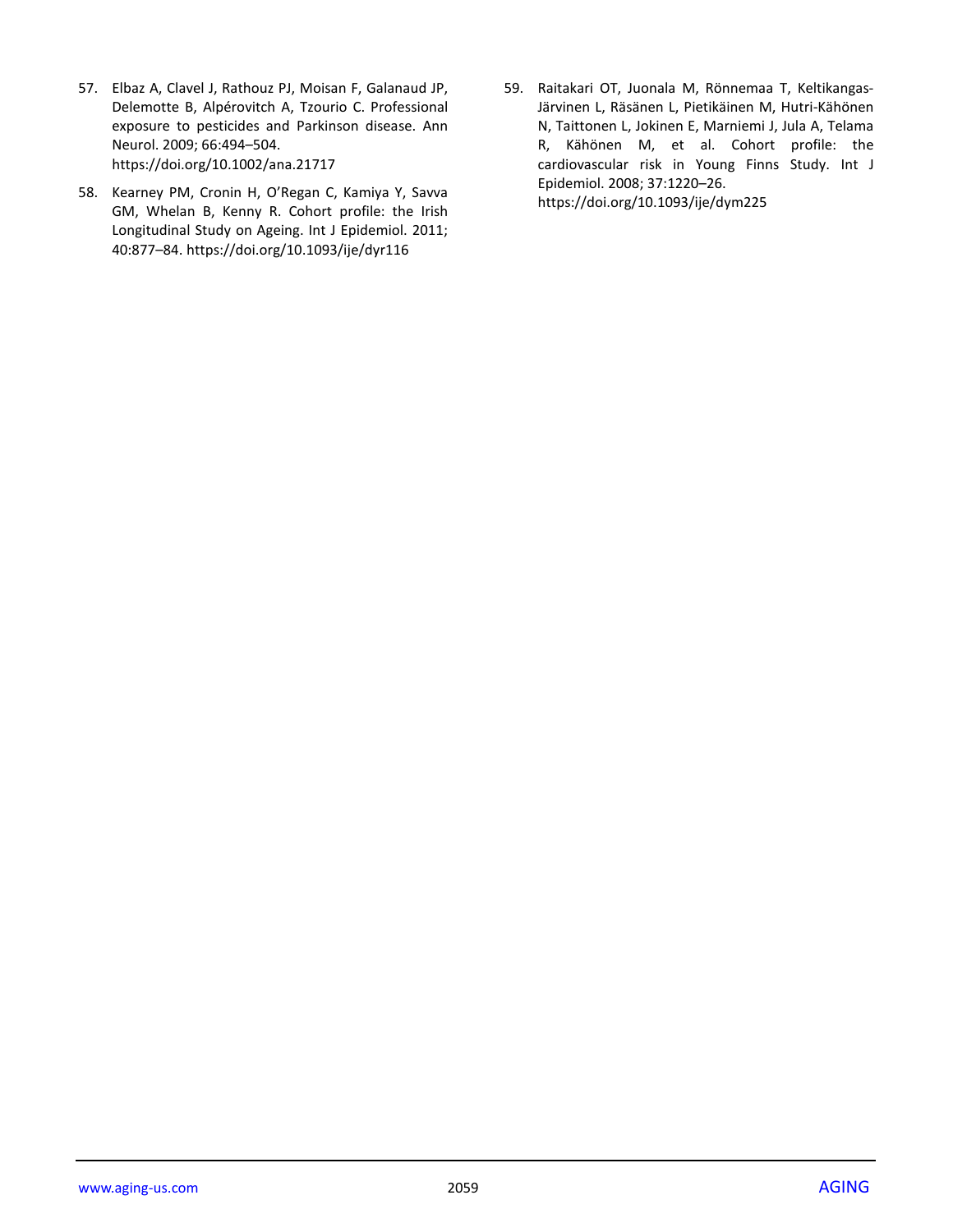## **SUPPLEMENTARY MATERIAL**

Please browse the links in Full Text version of this manuscript to see R Scripts.

## **SUPPLEMENTARY METHODS**

#### **Cohort description and variable definition**

*EPIC* - Study participants were drawn from the Italian component of the European Prospective Investigation into Cancer and Nutrition (EPIC) cohort, a large general population cohort consisting of  $\sim$  520,000 individuals, with standardized lifestyle and personal history questionnaires, measured anthropometric data and blood samples collected for DNA extraction [1]. Socioeconomic, dietary and lifestyle-related variables were collected at study enrolment through the use of a validated questionnaires. The highest educational attainment was categorized as follow: 'low' = primary school or lower; 'medium' = secondary school, 'high' = university degree or higher. Smoking was categorized as 'never', 'former' and 'current' smokers based on selfreported information. Alcohol was categorized as 'abstainer', 'occasional' (less than 28 g/day) and 'habitual' drinkers (more than 28 g/day). Physical activity was assessed using the Cambridge Physical Activity Index which combines self-reported occupational activity with time participating in cycling and sports. Participants were divided into 3 categories: 'low' (sedentary job and no recreational activity), 'medium' (at least one of physical job and less than one hour of recreational activity per day), and 'high' (sedentary job with >1 hour of recreational activity per day, standing or physical job with some recreational activity, or a heavy manual job). Height and weight were measured at enrolment with a standardized protocol, and body mass index (BMI) was calculated as the ratio between weight in kg and squared height in meters, treated as categorical variable: normal weight = BMI  $\leq$  25; overweight = 25 < BMI  $\leq$  30; obese  $=$  BMI  $>$  30

*Airwave -* The Airwave Health Monitoring Study is an occupational cohort of employees of 28 police forces from across Great Britain. Full details of the cohort and methods are available in Elliott et al [2]. The study started recruitment in 2006 and now contains 53,280 participants. The study received ethical approval from the National Health Service Multi-Site Research Ethics Committee (MREC/13/NW/0588). At the baseline health screening, participants underwent health examination, selfcompleted a computer questionnaire and blood samples in EDTA tubes for DNA extraction. Blood samples were spun at the health clinic and the biological samples were stored in a Thermoporter (LaminarMedica) and frozen at -

80 °C long term storage. Covariates in the analysis were categorised from self-report or clinical data as follows: Education was defined as low (completed GCSEs or equivalent only), medium (completed 'A' levels or equivalent only) or high (completed university or higher degree). Alcohol use was classed as non-drinker, occasional drinker (≤ 14 alcohol units/week for women and  $\leq$  21 alcohol units/week for men) or habitual drinker (> 14 alcohol units/week for women and >21 alcohol units/week for men). Physical activity was defined as low, moderate or high based on the scoring protocol of the International Physical Activity Questionnaire [3]. Smoking was categorized as 'never', 'former' and 'current' smokers based on self-reported information. Height and weight were measured at enrolment with a standardized protocol, and body mass index (BMI) was calculated as the ratio between weight in kg and squared height in meters, treated as categorical variable: normal weight = BMI  $\leq$  25; overweight = 25 < BMI  $\leq$  30; obese  $=$  BMI  $>$  30

The *ESTHER* study is an ongoing population-based cohort study conducted in the federal state of Saarland, Germany [4]. In brief, 9,949 older adults (50-75 years) were recruited by their general practitioners (GPs) during routine health check-ups (offered every two years to people older than 35 years in the German healthcare system) between 2000 and 2002, and followed up thereafter. During the baseline enrolment, epidemiological data (including socio-demographic characteristics, lifestyle factors, and history of major diseases) were collected via a standardized selfadministered questionnaire completed by participants and via additional reports from participants' GPs, and biological samples (blood, stool, urine) were obtained and stored at −80 °C. Educational levels were defined as low [ $\leq$ 9 years], medium [10-11 years], and high [ $\geq$ = 12 years]. Smoking behaviours were based on self-reported information and classified according to commonly used criteria. An ever-smoker was defined as a subject who had ever smoked ≥100 cigarettes during his or her lifetime, thus excluding rare occasional smoking. An ever-smoker was classified as a former smoker if he or she had stopped smoking for  $\geq 1$  year prior to the study. Body mass index (BMI) were categorized as underweight  $(\leq 18.5 \text{ kg/m}^2)$ , normal weight  $(18.5 \text{ to } \leq 25.0 \text{ kg/m}^2)$ , overweight (25.0 to  $\leq 30.0$  kg/m<sup>2</sup>), or obese ( $\geq 30.0$ kg/m2 )]. Physical activity were categorized as inactive (<1 hour/week of physical activity), medium/high ( $\geq$ 2 hour/week of vigorous physical activity or  $\geq 2$  hour/week of light physical activity), or low (all others)]. Alcohol was categorized as abstainer (0 gram/day), occasional drinker ( $\leq$ 28 gram/day), and habitual drinkers (>28 gram/day). Two subsets of ESTHER participants were selected for DNA methylation assessment in the baseline blood samples: Subset I consists of 1,000 participants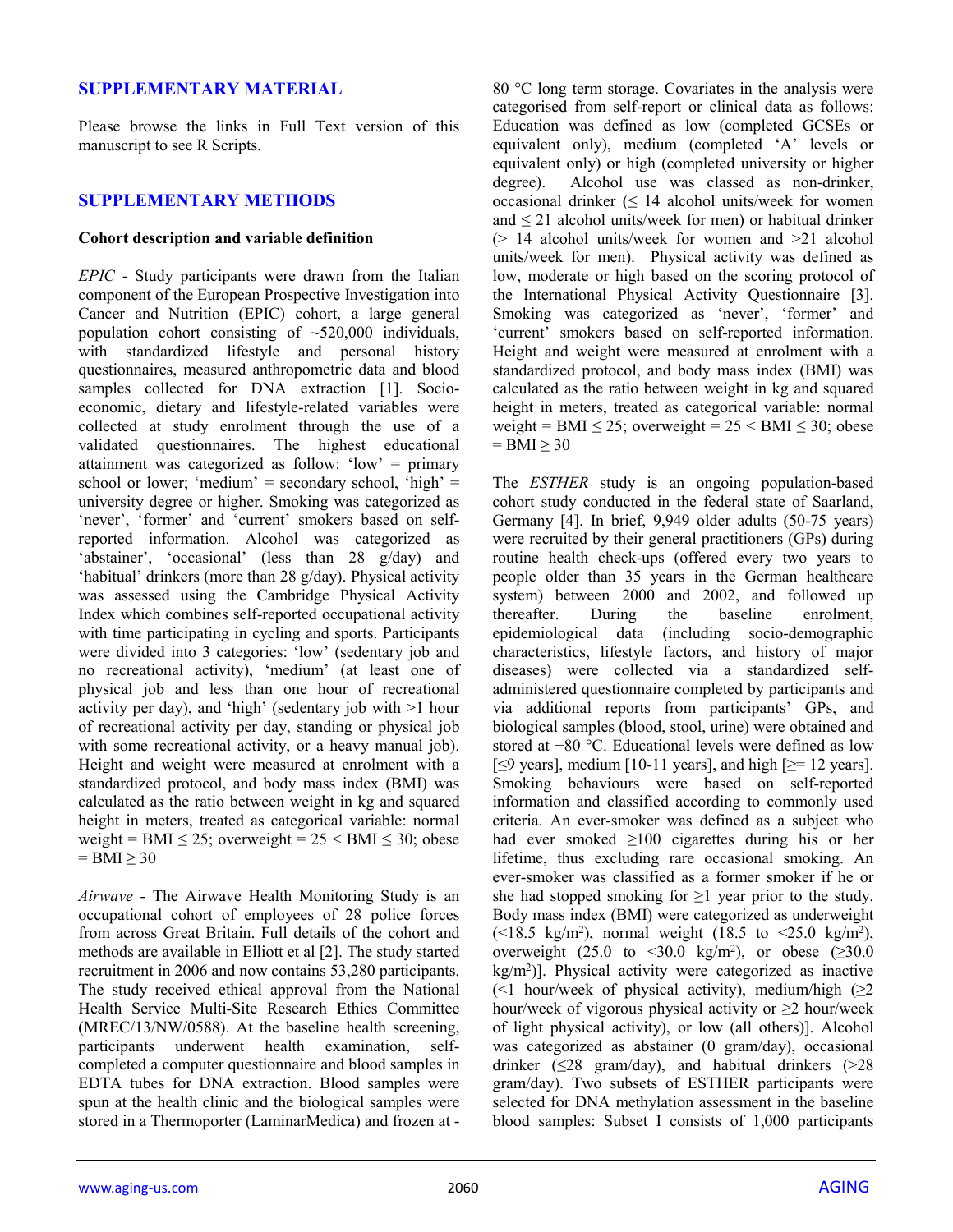consecutively enrolled during the first 3 months of recruitment; Subset II consists of 864 participants selected for a case-cohort design for mortality analysis [5]. The study was approved by the ethics committees of the University of Heidelberg and of the Medical Association of Saarland. All participants provided written informed consent.

*KORA* - This study is based on data from participants of four independent cross-sectional surveys (S1–S4) of the KORA (Cooperative Health Research in the Region of Augsburg) project between 1984 and 2001 [6], as well as from participants from KORA T2DM Family Study (T2DMFAM19 [7]), which was performed in 2001 / 2002. All probands were from the city or region of Augsburg. All participants were living in Germany and all were of European origin. DNA methylation was performed using the Illumina 450K BeadChip array. The highest educational attainment was categorized as follow: 'low' = primary school or lower; 'medium' = secondary school, 'high' = university degree or higher. Smoking was categorized as 'never', 'former' and 'current' smokers based on self-reported information. Alcohol was categorized as 'abstainer', 'occasional' (less than 28 g/day) and 'habitual' drinkers (more than 28 g/day). Height and weight were measured at enrolment with a standardized protocol, and body mass index (BMI) was calculated as the ratio between weight in kg and squared height in meters, treated as categorical variable: normal weight = BMI  $\leq$  25; overweight = 25 < BMI  $\leq$  30; obese  $=$  BMI  $\geq$  30.

*MCCS -* We used data from studies nested within the Melbourne Collaborative Cohort Study (Melbourne, Victoria, Australia), a prospective cohort study of 41,513 healthy adult volunteers (24,469 women) aged 27–76 years (99.3% were aged 40–69 years) at baseline between 1990 and 1994 (*MILNE, INT J EPIDEMIOL, 2017*). DNA samples used for the present analysis were extracted from peripheral blood drawn at the time of recruitment (1990–1994). For the majority (70%) of participants, the DNA source was dried blood spots collected onto Guthrie Card Diagnostic Cellulose filter paper (Whatman plc, Kent, United Kingdom) and stored in airtight containers at room temperature. The other sources of DNA were peripheral blood mononuclear cells and buffy coats stored at −80°C for 28% and 2% participants, respectively.

The study sample comprised Melbourne Collaborative Cohort Study participants selected as controls in nested case-control studies of breast, colorectal, kidney, lung, prostate, or urothelial cancer or mature B-cell malignancies [8-11]. Controls had been individually matched to cases on age (they had to be free of cancer at an age within 1 year of the age at diagnosis of the corresponding case), sex, country of birth, and blood

DNA source (dried blood spot, peripheral blood mononuclear cells, or buffy coat). For all but the colorectal cancer study, controls were matched to cases on year of birth. For the lung cancer study, controls were matched on smoking status at the time of blood collection.

Socio-economic, dietary and lifestyle-related variables were collected at study enrolment through the use of a validated questionnaires. The highest educational attainment was categorized as follows: 'low' = primary school or lower; 'medium' = secondary school, 'high' = university degree or higher. Smoking was categorized as 'never', 'former' and 'current' smokers based on selfreported information. Alcohol was categorized as 'abstainer', 'occasional' (less than 28 g/day) and 'habitual' drinkers (more than 28 g/day). Height and weight were measured at enrolment with a standardized protocol, and body mass index (BMI) was calculated as the ratio between weight in kg and squared height in meters, treated as categorical variable: normal weight  $=$ BMI  $\leq$  25; overweight = 25 < BMI  $\leq$  30; obese = BMI  $\geq$ 30. Physical activity was 1 to 4 and reflecting metabolic equivalents, as described in previous. Physical activity was defined by a summary score aimed to reflect the total energy expenditure as described in MacInnis et al., and was based on questions relating to frequency of walking, vigorous exercise (exercise 'making you sweat or feel out of breath, and includes such activities as swimming, tennis, netball, athletics, and running') and less vigorous exercise (exercise 'which did not make you sweat or feel out of breath and includes such activities as bike riding, dancing, etc.') over the last 6 months [12].

*NAS -* The Normative Aging Study (NAS) is an ongoing longitudinal male cohort established in 1963. Men were free of known chronic clinical conditions at enrolment and were subsequently invited to clinical examinations every 3 to 5 years [13]. At each visit, participants provided information on medical history, lifestyle, and demographic factors, and underwent a physical examination and laboratory tests. The NAS study was approved by the Institutional Review Boards (IRBs) of the participating institutions. Participants have provided written informed consent at each visit.

DNA samples were collected from 1999 to 2007 from the 675 active participants and used for DNA methylation analysis. We excluded participants who were not of European descent or had missing information on race, other covariates or with leukaemia or any blood cancer, leaving a total of 624 individuals for the analysis.

At each in-person examination visit, participants provide demographic information and completed a questionnaire enquiring about their smoking status, education, alcohol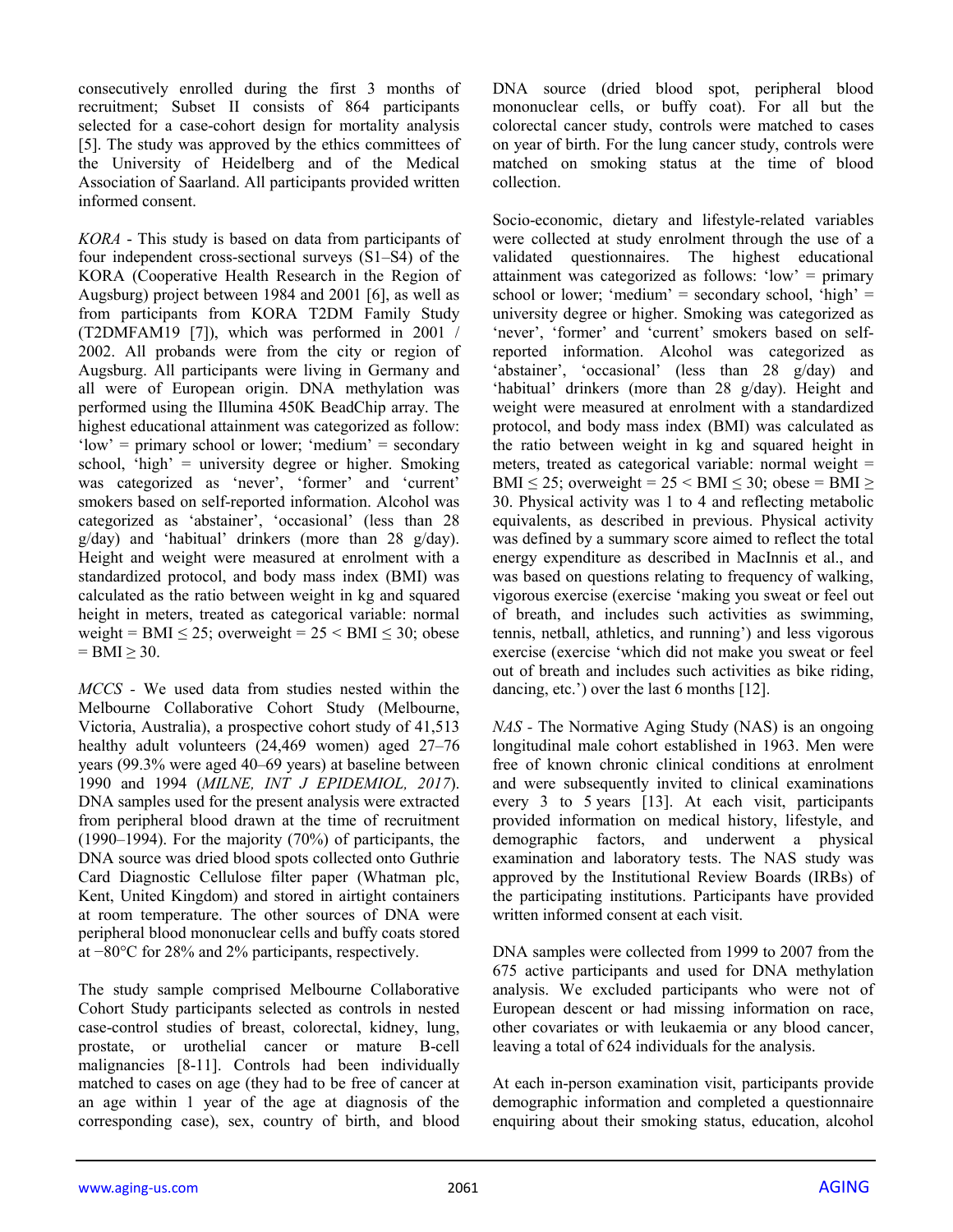consumption and life-style, including a measure of physical activity (metabolic equivalent of task: MET). Anthropometric measurements (height and weight) were also performed with participants in undershorts and socks. All variables were harmonized and categorized as in the EPIC study, except for smoking (ever/never), alcohol consumption ( $\leq$ 2 or  $\geq$ 2 drinks/day), and physical activity (≤10 MET hours/week, 10<MET hours/week or >25 MET hours/week).

*NICOLA –* The Northern Ireland Cohort for the Longitudinal Study of Ageing is a longitudinal cohort representative of the non-institutionalized population of Northern Ireland over the age of 50 years (n=8,500) [14]. The study which was established in 2013 has three main components: a computer aided personal interview (CAPI), a self-completion questionnaire and health assessment. Dietary intake was also assessed by a food frequency questionnaire. The CAPI was extensive in scope and included assessment of demographic, social and health-related factors. Measures of cardiovascular, physical, cognitive and visual function were determined and a biobank of biological samples collected. Educational attainment was categorized as follows: 'low' = primary school or lower; 'medium' = secondary school, 'high' = higher education. Smoking was categorized as 'never', 'former' or 'current' based on self-reported information. Alcohol was categorized as 'abstainer', 'occasional' (on average less than one alcoholic beverage/day) and 'habitual' drinkers (on average one or more alcoholic beverages/day). Physical activity was defined as low, moderate or high based on the scoring protocol of the International Physical Activity Questionnaire (3). Physical activity was categorized as 'high' = highest tertile of metabolic equivalent (MET) computed based on self-reported frequency and duration of physical activity; 'medium' = middle tertile of MET; 'low' = lowest tertile of MET. Height and weight were measured at the health assessment with a standardized protocol, and body mass index (BMI) was calculated as the ratio between weight in kg and height in meters squared, treated as categorical variable: normal weight  $=$ BMI  $\leq$  25; overweight = 25 < BMI  $\leq$  30; obese = BMI  $\geq$ 30.

*Rotterdam Study -* The Rotterdam Study is a prospective population based-study started in 1989. It is composed of residents of the neighborhood of Ommoord, Rotterdam, the Netherlands, aged 45 years and over. Data on socioeconomic status, diet and lifestyle factors were assessed by standardized questionnaires, measured anthropometric data and blood samples collected for DNA extraction. Education was categorized into three groups: i) 'low' = primary school or lower; ii) 'medium' = secondary school; iii) 'high' = university degree or higher. Smoking was categorized as 'never', 'former' and 'current'

smokers based on self-reported information. Physical activity level was measured with a self-administrated LASA Physical Activity questionnaire (LAPAQ). Later, the intensity of the reported activities was quantified using the metabolic equivalent of task (MET) hours per week, and then categorized in three groups: i) sedentary: <10 MET hours/week; ii) moderately active: 10–40 MET hours/week and iii) active: > 40 MET hours/week. Alcohol consumption was categorized into i) abstainer: consumption of 0 grams/day of alcohol, ii) moderate drinker: consumption > 0 grams/day and  $\geq$  28 grams/day, ii) habitual drinker: consumption  $> 28$  grams/day. Height and weight were measured with a standardized protocol. Body mass index (BMI) was calculated as the ratio between weight in kg and squared height in meters, and then categorized in three groups: i) normal weight: BMI  $\leq$ 25; ii) overweight:  $25 < BMI \leq 30$ ; iii) obese = BMI  $\geq 30$ 

*SAPALDIA* - Swiss Study on Air Pollution and Lung and Heart Disease in Adults is a population cohort in Switzerland initiated in 1991 recruiting 9651 random samples from eight cities covering geographical, meteorological, and cultural diversity of the population. The SAPALDIA cohort has been described in detail previously [15]. Blood samples collected at the second follow-up in 2010-11 and stored at -80 °C. DNA methylation was analyzed in the framework of EXPOsOMICS for a total of 402 samples selected based on asthma status and the availability of archived blood samples and covariate information. Self-reported education level was categorized as 'high' = technical college or university; 'medium' = secondary school, middle school or apprenticeship; 'low' = primary school. Smoking status was categorized as 'never' or 'former' smokers based on self-reported information. Current smokers were excluded. Alcohol consumption was categorized as 'abstainer' = never; 'occasional' = rarely, 1-2 times per week, or several times per week; 'habitual' = once per day, twice per day, 3 times or more per day. Physical activity was categorized as 'high' = highest tertile of metabolic equivalent (MET) computed based on self-reported frequency and duration of physical activity; 'medium' = middle tertile of MET; 'low' = lowest tertile of MET. Vigorous physical activity was given 6 MET while moderate activity 3 MET. Weight and height were measured during the health examination. BMI was computed as weight in kilogram divided by squared height in meter and categorized as 'normal' =  $BMI < 25$ ; 'overweight' =  $25 \leq BMI \leq 30$ ; 'obese' =  $BMI \geq 30$ .

*SKIPOGH* - The Swiss Kidney Project on Genes in Hypertension (SKIPOGH) study is a multicenter familybased population study initiated in 2009 to explore the genetic and environmental determinants of BP [16]. Study participants were recruited in the cantons of Bern and Geneva and the city of Lausanne. Recruitment began in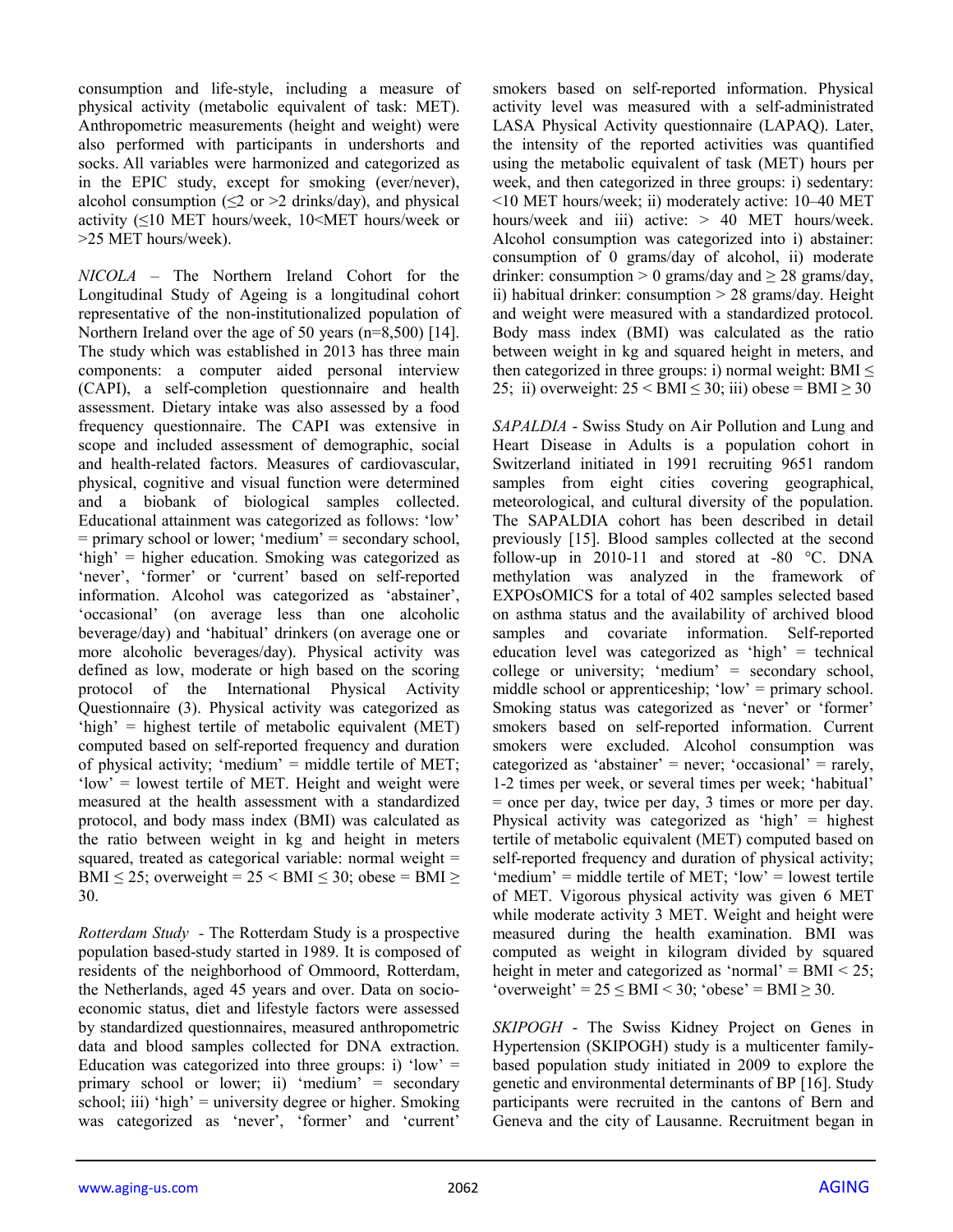December 2009 and ended in April 2013. Inclusion criteria were: (i) written informed consent, (ii) minimum age of 18 years, (iii) Caucasian origin, and (iv) at least one, and preferably 3, first-degree family members also willing to participate. At the end of the recruitment period, the study population included 1,128 participants from 271 distinct family pedigrees. Of the individuals asked to participate in Bern, Geneva, and Lausanne, 21%, 22%, and 20% agreed, respectively. The SKIPOGH study was approved by the ethical committees of Lausanne University Hospital, Geneva University Hospital, and the University Hospital of Bern. Data were from the first follow-up which started in 2013, but highest attained education that was collected at baseline. Covariates in the analysis were categorised from self-report or clinical data as follows: Education was defined as low (no diploma or mandatory school or secondary vocational training), medium (secondary vocational training of superior level or superior non-university training) or high (university degree). Alcohol use was classed as non-drinker, occasional drinker  $( \leq 14$  alcohol units/week for women and  $\leq$  21 alcohol units/week for men) or habitual drinker  $(> 14$  alcohol units/week for women and  $>21$  alcohol units/week for men). Physical activity was defined as low, moderate or high based on a question about overall physical activity: "Please indicate on a scale from 1-10 the physical efforts that you are doing on a daily basis, including those at work, during sports and your free time activities" [3]. Smoking was categorized as 'never', 'former' and 'current' smokers based on self-reported information. Height and weight were measured with a standardized protocol, and body mass index (BMI) was calculated as the ratio between weight in kg and squared height in meters, treated as categorical variable: normal weight = BMI  $\leq$  25; overweight = 25 < BMI  $\leq$  30; obese  $=$  BMI  $\geq$  30. An EDTA whole blood collection vessel was used (BD, Franklin Lakes, New Jersey). DNA was extracted using standard methods on a bead-based KingFisher Duo robot extraction system (ThermoFisher, Waltham, Massachusetts). DNA quality assessement and quantification was performed using a Nanodrop system (ThermoFisher, Waltham, Massachusetts). For bisulfite conversion, the protocol started with  $\sim$ 1.2ug of DNA extracted. For the PCR step: alternative incubation conditions was performed when using the Illumina Infinium® Methylation Assay (Appendix page 6 of bisulfite conversion protocol pdf). The final elution was done with 8ul of M-Elution Buffer. Processing pipeline of the beta methylation values was CPACOR [17].

*TERRE*: We used data from population-based controls of a case-control of Parkinson's disease in French farmers [18]. We included Parkinson's disease patients enrolled in the French health insurance system for farmers (MSA) from 62 metropolitan districts (1998-1999). We randomly selected eligible controls from among all MSA members who requested reimbursement for health expenses (participation rate  $= 83\%$ ). Controls were matched to cases on age, sex, and district of residency, and did not report cardinal signs of Parkinson's disease. DNA was extracted from peripheral blood leukocytes. Education was defined as low (no education or primary school), medium (certificate level) or high (secondary school to university degree). Alcohol use was classed as nondrinker, occasional drinker (e.g., events, family celebrations) or habitual drinker (regularly or daily drinker). Physical activity was not assessed. Smoking was categorized as 'never', 'former' and 'current' smokers based on self-reported information. Height and weight were self-reported, and body mass index (BMI) was calculated as the ratio between weight in kg and squared height in meters, treated as categorical variable: normal weight = BMI  $\leq$  25; overweight = 25 < BMI  $\leq$  30; obese  $=$  BMI  $> 30$ .

*The Irish Longitudinal Study on Ageing (TILDA)* is a large prospective cohort study examining the social, economic and health circumstances of 8,175 communitydwelling older adults aged 50 years and over resident in the Republic of Ireland. The sample was generated using a 3-stage selection process and the Irish Geodirectory as the sampling frame. The Irish Geodirectory is a comprehensive listing of all addresses in the Republic of Ireland, which is compiled by the national post service and ordnance survey Ireland. Subdivisions of district electoral divisions pre-stratified by socio-economic status, age, and geographical location, served as the primary sampling units. The second stage involved the selection of a random sample of 40 addresses from within each PSU resulting in an initial sample of 25,600 addresses. The third stage involved the recruitment of all members of the household aged 50 years and over. Consequently, the response rate was defined as the proportion of households including an eligible participant from whom an interview was successfully obtained. A response rate of 62% was achieved at the household level. There were three components to the survey. Respondents completed a computer-assisted personal interview and a separate selfcompletion paper and pencil module which collected information that was considered sensitive. All participants were invited to undergo an independent health assessment at one of two national centers using trained nursing staff. Blood samples were taken during the clinical assessment with the consent of participants. A more detailed exposition of study design, sample selection and protocol is available elsewhere [19]. The present study sample included 500 healthy individuals: 125 for each of the four SES classes: stable professional, any downward mobility, any upward mobility, and stable unskilled (see socioeconomic position assessment). Buffy coat or peripheral blood mononuclear cells (PBMC) samples were available for all the individuals. Overall, after DNA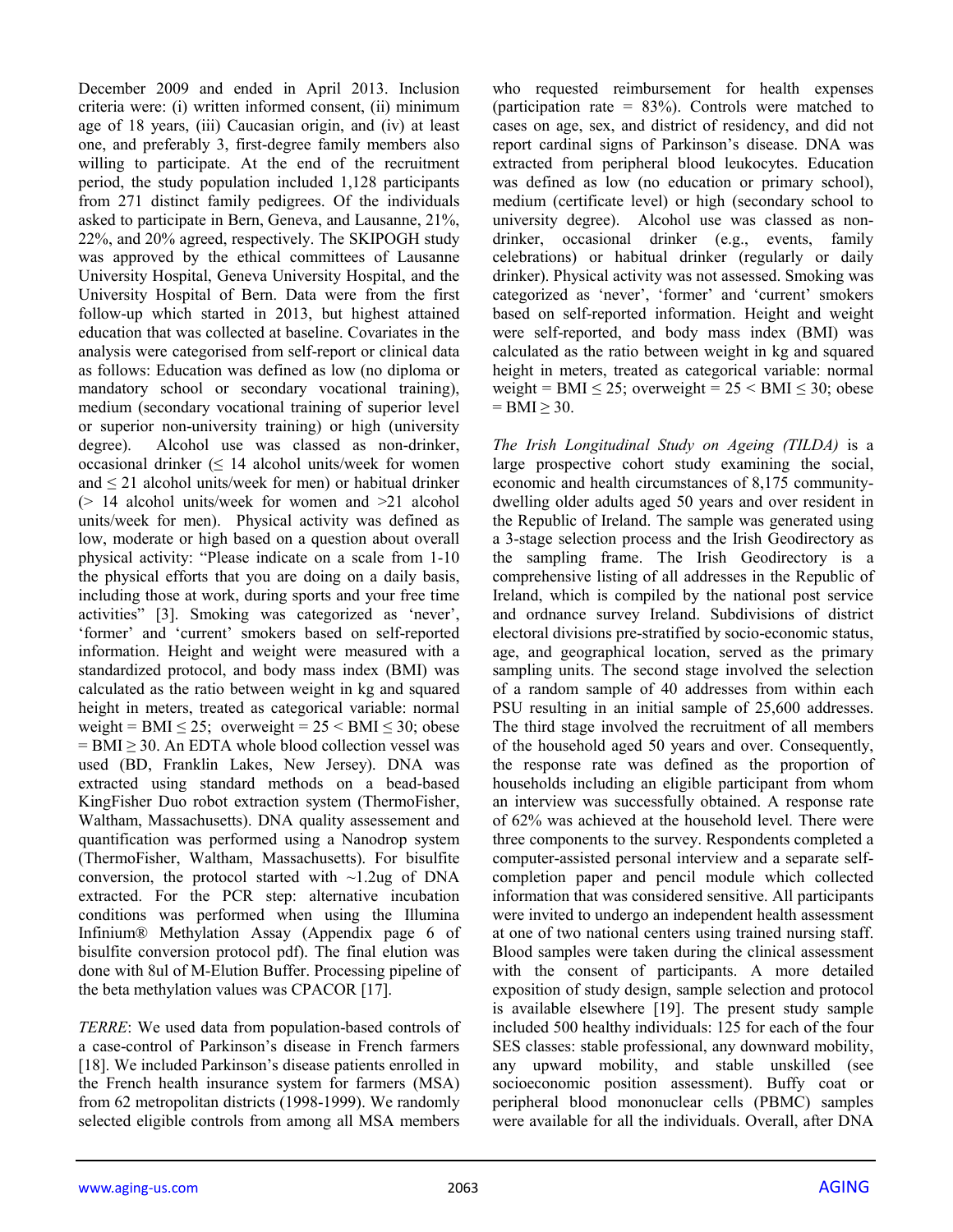methylation data quality controls and sample filtering, 490 subjects were analyzed in this study.

## **Effects size comparison between SEMs and epigenetic clocks**

For the three epigenetic clocks, the estimated differences presented in Table 2 (βs) represent the change in biological age (in years) compared with the reference group. In order to make the effect sizes of the logSEM variable comparable with those of the three epigenetic clocks (i.e. expressed as years of increasing biological age), we re-scaled both the effect sizes and the standard deviations by a factor  $\sigma = \sigma_{EC}/\sigma_{SEMs}$ , where  $\sigma_{EC}$  is the average standard deviation of the three epigenetic clocks and **σ SEMs** is the standard deviation of the logSEM variable. In this way, the re-scaled effect size of logSEM can be interpreted as years of increasing biological age as is the case for the three epigenetic clocks.

# **SUPPLEMENTARY REFERENCES**

- 1. Riboli E, Kaaks R. The EPIC Project: rationale and study design. European Prospective Investigation into Cancer and Nutrition. Int J Epidemiol. 1997 (Suppl 1); 26:S6–14. https://doi.org/10.1093/ije/26.suppl\_1.S6
- 2. Elliott P, Vergnaud AC, Singh D, Neasham D, Spear J, Heard A. The Airwave Health Monitoring Study of police officers and staff in Great Britain: rationale, design and methods. Environ Res. 2014; 134:280–85. https://doi.org/10.1016/j.envres.2014.07.025
- 3. The IPAQ group. International Physical Activity Questionnaire. 2016. https://sites.google.com/site/theipaq/questionnaire\_li nks
- 4. Raum E, Rothenbacher D, Löw M, Stegmaier C, Ziegler H, Brenner H. Changes of cardiovascular risk factors and their implications in subsequent birth cohorts of older adults in Germany: a life course approach. Eur J Cardiovasc Prev Rehabil. 2007; 14:809–14. https://doi.org/10.1097/HJR.0b013e3282eeb308
- 5. Zhang Y, Wilson R, Heiss J, Breitling LP, Saum KU, Schöttker B, Holleczek B, Waldenberger M, Peters A, Brenner H. DNA methylation signatures in peripheral blood strongly predict all-cause mortality. Nat Commun. 2017; 8:14617. https://doi.org/10.1038/ncomms14617
- 6. Wichmann HE, Gieger C, Illig T, and MONICA/KORA Study Group. KORA-gen--resource for population genetics, controls and a broad spectrum of disease phenotypes. Gesundheitswesen. 2005 (Suppl 1); 67:S26–30. https://doi.org/10.1055/s-2005-858226
- 7. Huth C, Illig T, Herder C, Gieger C, Grallert H, Vollmert C, Rathmann W, Hamid YH, Pedersen O, Hansen T, Thorand B, Meisinger C, Doring A, et al. Joint analysis of individual participants' data from 17 studies on the association of the IL6 variant -174G>C with circulating glucose levels, interleukin-6 levels, and body mass index. Ann Med. 2009; 41:128–38. https://doi.org/10.1080/07853890802337037
- 8. Severi G, Southey MC, English DR, Jung CH, Lonie A, McLean C, Tsimiklis H, Hopper JL, Giles GG, Baglietto L. Epigenome-wide methylation in DNA from peripheral blood as a marker of risk for breast cancer. Breast Cancer Res Treat. 2014; 148:665–73. https://doi.org/10.1007/s10549-014-3209-y
- 9. Dugué PA, Brinkman MT, Milne RL, Wong EM, FitzGerald LM, Bassett JK, Joo JE, Jung CH, Makalic E, Schmidt DF, Park DJ, Chung J, Ta AD, et al. Genomewide measures of DNA methylation in peripheral blood and the risk of urothelial cell carcinoma: a prospective nested case-control study. Br J Cancer. 2016; 115:664–73.

https://doi.org/10.1038/bjc.2016.237

- 10. Wong Doo N, Makalic E, Joo JE, Vajdic CM, Schmidt DF, Wong EM, Jung CH, Severi G, Park DJ, Chung J, Baglietto L, Prince HM, Seymour JF, et al. Global measures of peripheral blood-derived DNA methylation as a risk factor in the development of mature B-cell neoplasms. Epigenomics. 2016; 8:55–66. https://doi.org/10.2217/epi.15.97
- 11. Baglietto L, Ponzi E, Haycock P, Hodge A, Bianca Assumma M, Jung CH, Chung J, Fasanelli F, Guida F, Campanella G, Chadeau-Hyam M, Grankvist K, Johansson M, et al. DNA methylation changes measured in pre-diagnostic peripheral blood samples are associated with smoking and lung cancer risk. Int J Cancer. 2017; 140:50–61. https://doi.org/10.1002/ijc.30431
- 12. MacInnis RJ, English DR, Hopper JL, Haydon AM, Gertig DM, Giles GG. Body size and composition and colon cancer risk in men. Cancer Epidemiol Biomarkers Prev. 2004; 13:553–59.
- 13. Wilker E, Korrick S, Nie LH, Sparrow D, Vokonas P, Coull B, Wright RO, Schwartz J, Hu H. Longitudinal changes in bone lead levels: the VA Normative Aging Study. J Occup Environ Med. 2011; 53:850–55. https://doi.org/10.1097/JOM.0b013e31822589a9
- 14. Burns F, Carney GM, Cruise S, Devine P, Devlin A, Donnelly M, French D, Kee F, Montgomery L, O'Reilly D, Scott A, Tully MA. (2017). Early key findings from a study of older people in Northern Ireland. The NICOLA Study. (Belfast: Queen's University, Belfast).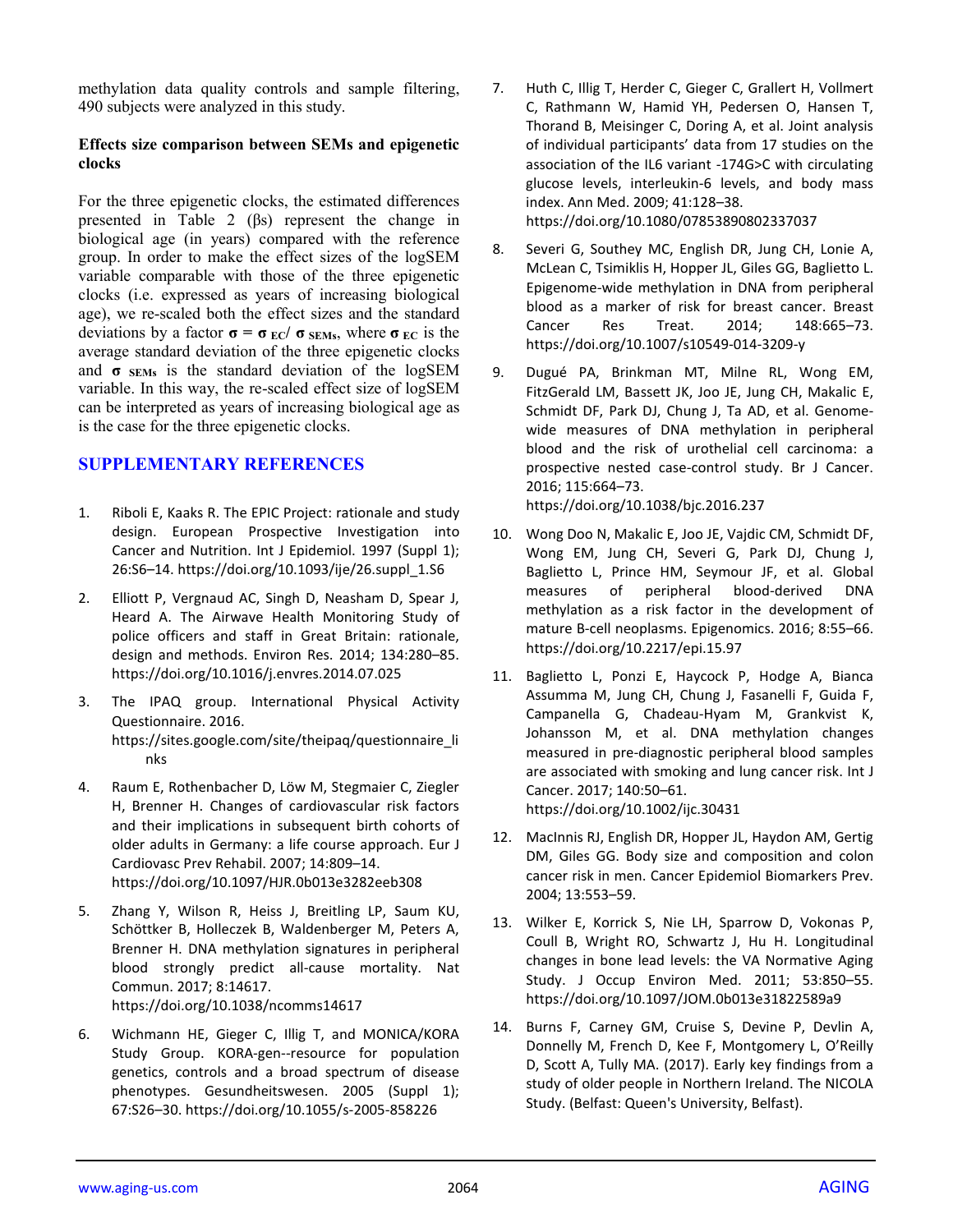- 15. Ackermann-Liebrich U, Kuna-Dibbert B, Probst-Hensch NM, Schindler C, Felber Dietrich D, Stutz EZ, Bayer-Oglesby L, Baum F, Brändli O, Brutsche M, Downs SH, Keidel D, Gerbase MW, et al, and SAPALDIA Team. Follow-up of the Swiss Cohort Study on Air Pollution and Lung Diseases in Adults (SAPALDIA 2) 1991-2003: methods and characterization of participants. Soz Praventivmed. 2005; 50:245–63. https://doi.org/10.1007/s00038-005-4075-5
- 16. Pruijm M, Ponte B, Ackermann D, Paccaud F, Guessous I, Ehret G, Pechère-Bertschi A, Vogt B, Mohaupt MG, Martin PY, Youhanna SC, Nägele N, Vollenweider P, et al. Associations of urinary uromodulin with clinical characteristics and markers of tubular function in the general population. Clin J Am Soc Nephrol. 2016; 11:70–80.

https://doi.org/10.2215/CJN.04230415

- 17. Lehne B, Drong AW, Loh M, Zhang W, Scott WR, Tan ST, Afzal U, Scott J, Jarvelin MR, Elliott P, McCarthy MI, Kooner JS, Chambers JC. A coherent approach for analysis of the Illumina HumanMethylation450 BeadChip improves data quality and performance in epigenome-wide association studies. Genome Biol. 2015; 16:37. https://doi.org/10.1186/s13059-015- 0600-x
- 18. Elbaz A, Clavel J, Rathouz PJ, Moisan F, Galanaud JP, Delemotte B, Alpérovitch A, Tzourio C. Professional exposure to pesticides and Parkinson disease. Ann Neurol. 2009; 66:494–504. https://doi.org/10.1002/ana.21717
- 19. Whelan BJ, Savva GM. Design and methodology of the Irish Longitudinal Study on Ageing. J Am Geriatr Soc. 2013 (Suppl 2); 61:S265–68. https://doi.org/10.1111/jgs.12199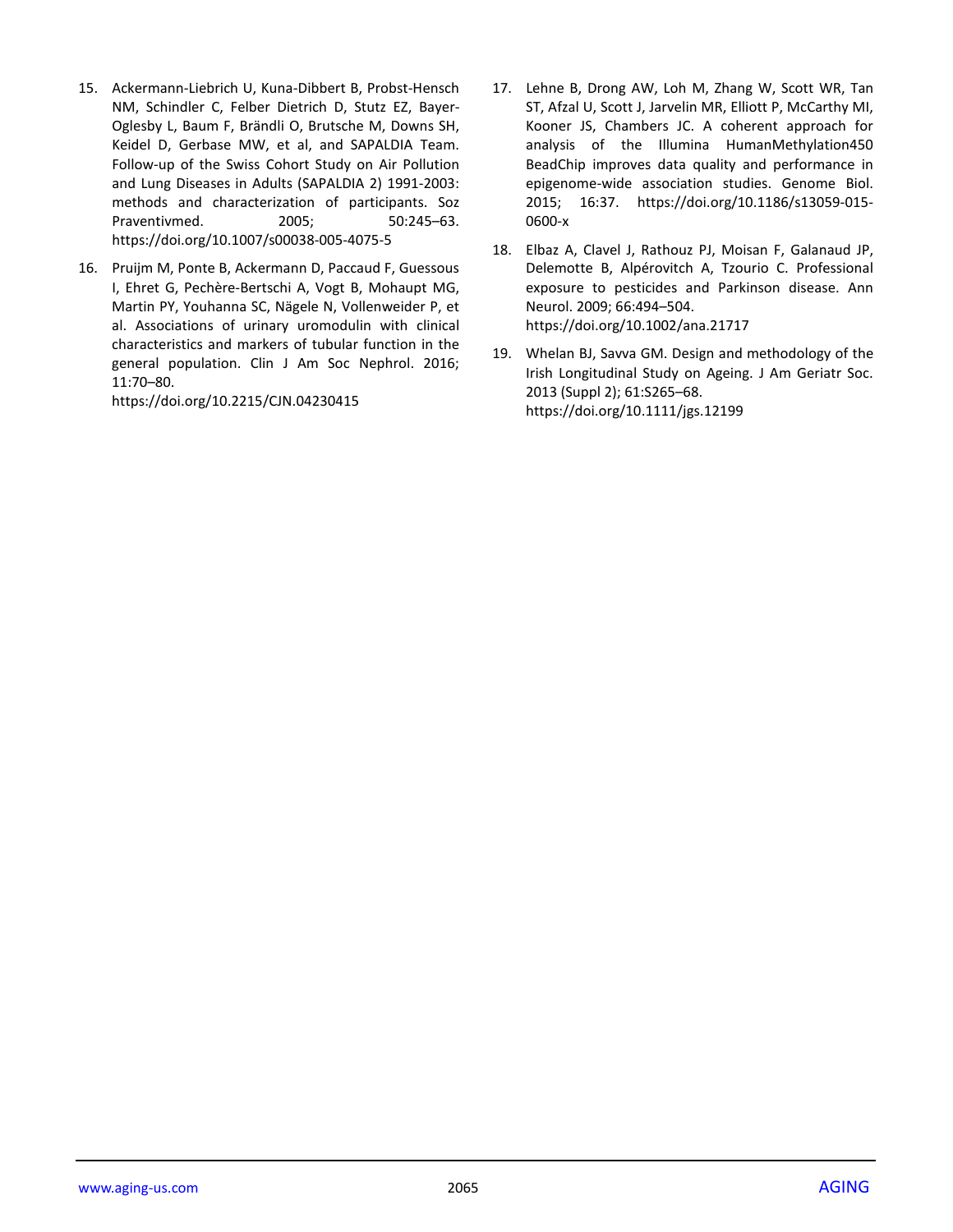# **SUPPLEMENTARY TABLES**

**Table S1. Results of linear regressions using epigenetic aging biomarkers (WBC adjusted) as outcomes and lifestyle related risk factors as predictors.** 

|                                   |               | <b>SEMs</b>                       |                                   | HorvathEAA                        |                                    |
|-----------------------------------|---------------|-----------------------------------|-----------------------------------|-----------------------------------|------------------------------------|
|                                   |               | <b>Model 1</b>                    | <b>Model 2</b>                    | <b>Model 1</b>                    | <b>Model 2</b>                     |
| <b>Education</b>                  | Medium        | $0.28(0.06; 0.49)^{*}$            | $0.23$ (-0.02; 0.48) <sup>+</sup> | $0.1$ ( $-0.08$ ; 0.28)           | $0.09(-0.1; 0.29)$                 |
| (ref: High)                       | High          | $0.32$ $(0.09; 0.54)$ **          | $0.27(0.04; 0.5)^{*}$             | $0.19$ (-0.01; 0.38) <sup>+</sup> | $0.14$ ( $-0.06$ ; 0.34)           |
| <b>Smoking</b>                    | Former        | $0.24$ (0.08; 0.4) <sup>**</sup>  | $0.28$ $(0.12; 0.43)$ ***         | $0.18(0.02; 0.35)^{*}$            | $0.17(0.01; 0.32)^{*}$             |
| (ref: Never)                      | Current       | $0.54$ $(0.32; 0.76)$ ***         | $0.54$ $(0.32; 0.77)$ ***         | $0.12 (-0.07; 0.31)$              | $0.1 (-0.1; 0.3)$                  |
| <b>Obesity</b> (ref:              | BMI < 30      | $0.02$ (-0.17; 0.2)               | $0(-0.18; 0.17)$                  | $0.37(0.22; 0.52)$ ***            | $0.35(0.19; 0.5)$ ***              |
| BMI < 25                          | $BMI \geq 30$ | $-0.11(-0.33; 0.1)$               | $-0.13$ $(-0.34; 0.08)$           | $0.45(0.27; 0.63)$ ***            | $0.44$ $(0.25; 0.62)$ ***          |
| Alcohol (ref:                     | Occasional    | $-0.16$ $(-0.35; 0.03)^{+}$       | $-0.14$ $(-0.33; 0.04)$           | $-0.01$ $(-0.19; 0.16)$           | $0.02$ ( $-0.16$ ; 0.19)           |
| <b>Abstainer)</b>                 | Habitual      | $0.18(-0.06; 0.42)$               | $0.13 (-0.12; 0.38)$              | $0.2$ (-0.03; 0.44) <sup>+</sup>  | $0.26(0.03; 0.49)^{*}$             |
| Physical<br>activity (ref:        | Medium        | $-0.04$ $(-0.26; 0.18)$           | $-0.06$ $(-0.24; 0.13)$           | $0.08 (-0.08; 0.24)$              | $0.07$ ( $-0.09$ ; 0.24)           |
| High)                             | Low           | $0.03 (-0.27; 0.33)$              | $-0.02$ $(-0.3; 0.26)$            | $0.22$ $(0.05; 0.4)^*$            | $0.19(0.01; 0.37)^{*}$             |
|                                   |               | HannumEAA                         |                                   | <b>LevineEAA</b>                  |                                    |
|                                   |               | Model 1                           | Model 2                           | Model 1                           |                                    |
|                                   |               |                                   |                                   |                                   | <b>Model 2</b>                     |
| <b>Education</b>                  | Medium        | $0.3$ $(0.14; 0.46)$ ***          | $0.24$ (0.06; 0.42) <sup>**</sup> | $0.36(0.05; 0.68)^{*}$            | $0.16 (-0.23; 0.55)$               |
| (ref: High)                       | High          | $0.32$ $(0.16; 0.48)$ ***         | $0.28$ $(0.12; 0.43)$ ***         | $0.85(0.53; 1.17)$ ***            | $0.57(0.25; 0.89)$ ***             |
| <b>Smoking</b>                    | Former        | $0.15(0.03; 0.26)^{*}$            | $0.1$ (-0.01; 0.22) <sup>+</sup>  | $0.68$ $(0.49; 0.87)$ ***         | $0.58(0.38; 0.78)$ ***             |
| (ref: Never)                      | Current       | $0.46$ $(0.26; 0.65)$ ***         | $0.4$ $(0.21; 0.6)^{***}$         | $1.62$ $(1.35; 1.89)$ ***         | $1.48$ (1.19; 1.77) <sup>***</sup> |
| <b>Obesity</b> (ref:              | BMI < 30      | $0.2$ (0.08; 0.32) <sup>**</sup>  | $0.19(0.06; 0.32)$ **             | $0.59(0.3; 0.88)$ ***             | $0.5(0.26; 0.74)$ ***              |
| BMI < 25)                         | $BMI \geq 30$ | $0.25(0.11; 0.39)$ ***            | $0.24$ $(0.1; 0.39)$ ***          | $1.25(0.92; 1.58)$ ***            | $1.18(0.87; 1.48)$ ***             |
| Alcohol (ref:                     | Occasional    | $-0.02$ $(-0.15; 0.11)$           | $0.05$ (-0.09; 0.18)              | $-0.07$ $(-0.33; 0.19)$           | $0.09$ (-0.14; 0.32)               |
| <b>Abstainer)</b>                 | Habitual      | $0.24$ (0.06; 0.42) <sup>**</sup> | $0.3(0.1; 0.49)$ **               | $0.91(0.61; 1.2)$ ***             | $0.99(0.66; 1.31)$ ***             |
| <b>Physical</b><br>activity (ref: | Medium        | $0.09$ (-0.07; 0.24)              | $0.07 (-0.08; 0.22)$              | $0.17(-0.17; 0.52)$               | $0.12 (-0.13; 0.37)$               |

**\*\*\* p < 0.001; \*\* p < 0.01; \* p < 0.05; + p < 0.10**

Model 1 includes age, sex, and cohort specific covariates; Model 2 includes additional adjustment for education, smoking, BMI, alcohol and physical activity.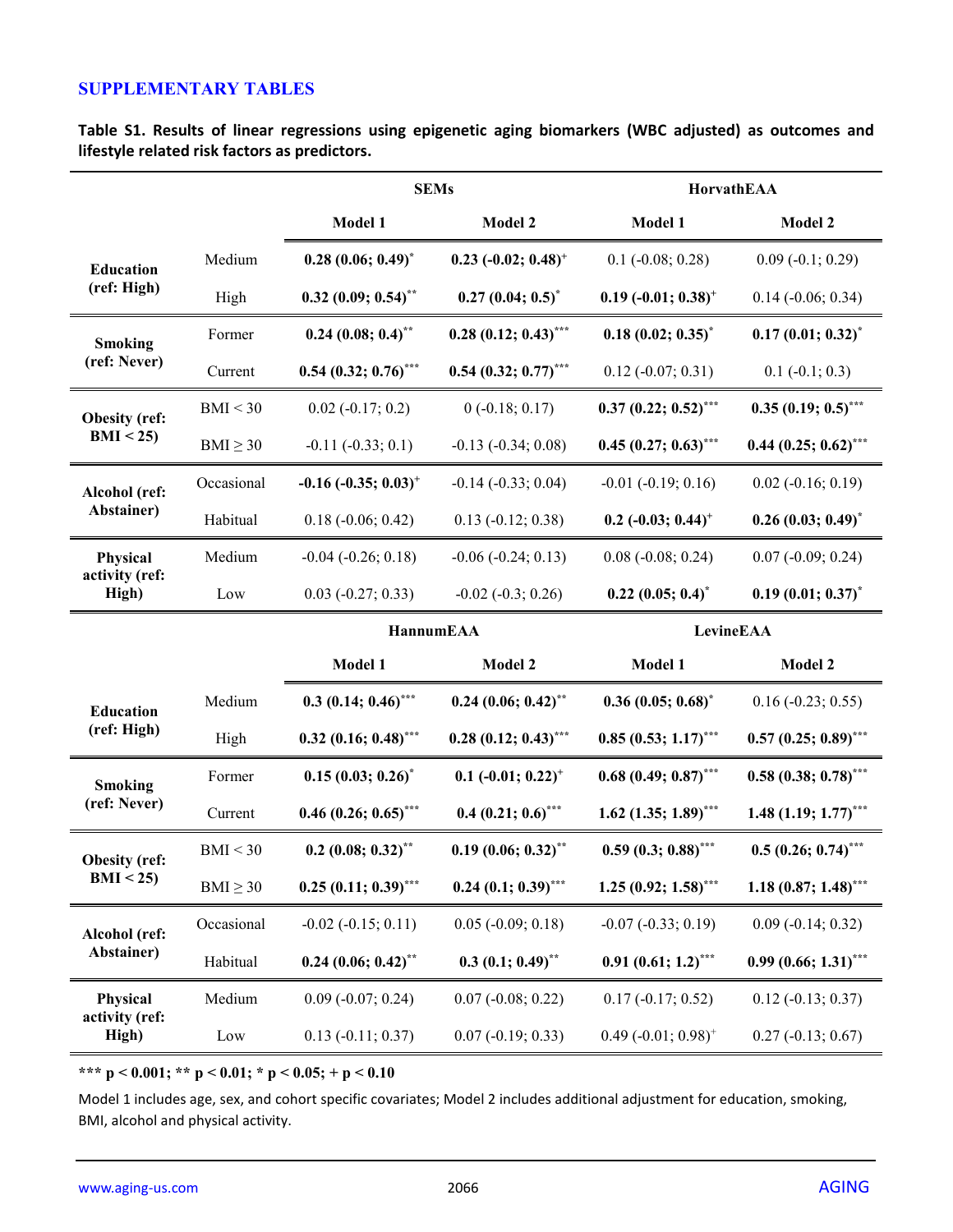|                                 |               | <b>SEMs</b>              |                          | <b>HorvathEAA</b>       |                             |  |
|---------------------------------|---------------|--------------------------|--------------------------|-------------------------|-----------------------------|--|
|                                 |               | age                      | sex                      | age                     | sex                         |  |
|                                 | Medium        | $0.02$ ( $-0.01; 0.05$ ) | $-0.08$ $(-0.16; 0)^+$   | $0(-0.03; 0.03)$        | $0.02$ ( $-0.39; 0.43$ )    |  |
| <b>Education (ref: High)</b>    | High          | $0.03(0; 0.05)^+$        | $-0.05$ $(-0.13; 0.02)$  | $-0.01$ $(-0.04; 0.02)$ | $0.19(-0.22; 0.59)$         |  |
|                                 | Former        | 0.01(0; 0.03)            | $-0.07$ $(-0.15; 0)^+$   | $0.02(0; 0.04)^*$       | $0(-0.4; 0.4)$              |  |
| <b>Smoking (ref: Never)</b>     | Current       | $0.04(0.01; 0.06)$ **    | $-0.06$ $(-0.14; 0.02)$  | $0.03(0.01; 0.05)^{*}$  | $0.21 (-0.19; 0.61)$        |  |
|                                 | BMI < 30      | $0.03(0.01; 0.06)^*$     | $-0.06$ $(-0.14; 0.02)$  | $0(-0.03; 0.03)$        | $0.03$ ( $-0.37; 0.43$ )    |  |
| Obesity (ref: BMI $<$ 25)       | $BMI \geq 30$ | $0.02(0; 0.04)^+$        | $-0.05$ $(-0.13; 0.02)$  | $0(-0.02; 0.02)$        | $0.23$ (-0.17; 0.63)        |  |
| <b>Alcohol</b> (ref: Abstainer) | Occasional    | $-0.01$ $(-0.04; 0.01)$  | $-0.08$ $(-0.15; 0)^+$   | $-0.01$ $(-0.03; 0.02)$ | $0.01 (-0.39; 0.41)$        |  |
|                                 | Habitual      | $0.01 (-0.01; 0.04)$     | $-0.06$ $(-0.14; 0.02)$  | $0(-0.02; 0.03)$        | $0.19(-0.21; 0.59)$         |  |
| Physical activity (ref:         | Medium        | $0(-0.03; 0.02)$         | $-0.08$ $(-0.16; 0)^+$   | $-0.02$ $(-0.04; 0)$    | $0(-0.4; 0.4)$              |  |
| High)                           | Low           | $0(-0.02; 0.03)$         | $-0.06$ $(-0.14; 0.02)$  | $-0.01$ $(-0.03; 0.02)$ | $0.16(-0.24; 0.57)$         |  |
|                                 |               | <b>HannumEAA</b>         |                          | LevineEAA               |                             |  |
|                                 |               | Age                      | <b>Sex</b>               | Age                     | sex                         |  |
| <b>Education (ref: High)</b>    | Medium        | $0.01 (-0.01; 0.02)$     | $0.03 (-0.32; 0.38)$     | $0(-0.04; 0.03)$        | $0.13 (-0.44; 0.7)$         |  |
|                                 | High          | $-0.02 (-0.04; 0)^*$     | $0.1$ ( $-0.22$ ; 0.43)  | $-0.01$ $(-0.05; 0.02)$ | $-0.08$ $(-0.74; 0.59)$     |  |
| <b>Smoking (ref: Never)</b>     | Former        | $0.01(0; 0.03)^*$        | $-0.01 (-0.37; 0.35)$    | $0.02(0; 0.04)^+$       | $0.09$ ( $-0.47; 0.65$ )    |  |
|                                 | Current       | $0.04(0.02; 0.06)$ ***   | $0.11 (-0.21; 0.43)$     | $0.03(0; 0.07)^+$       | $-0.06 (-0.72; 0.6)$        |  |
| Obesity (ref: $BMI < 25$ )      | BMI < 30      | $-0.01$ $(-0.03; 0.02)$  | $0.05 (-0.29; 0.4)$      | $0(-0.03; 0.04)$        | $0.11 (-0.45; 0.67)$        |  |
|                                 | $BMI \geq 30$ | $-0.01$ $(-0.02; 0.01)$  | $0.13$ (-0.19; 0.46)     | $0(-0.03; 0.03)$        | $-0.04$ $(-0.7; 0.63)$      |  |
| <b>Alcohol</b> (ref: Abstainer) | Occasional    | $0(-0.02; 0.02)$         | $0.03$ ( $-0.31; 0.37$ ) | $0.01 (-0.02; 0.04)$    | $0.08$ ( $-0.48$ ; 0.64)    |  |
|                                 | Habitual      | $0(-0.02; 0.02)$         | $0.1$ ( $-0.22$ ; 0.43)  | $0.01 (-0.02; 0.05)$    | $-0.08$ $(-0.75; 0.58)$     |  |
| Physical activity (ref:         | Medium        | $0(-0.02; 0.01)$         | $0(-0.35; 0.35)$         | $-0.03$ $(-0.06; 0)^+$  | $0.12$ ( $-0.44$ ; $0.68$ ) |  |
| High)                           | Low           | $0(-0.02; 0.02)$         | $0.07 (-0.25; 0.4)$      | $0(-0.04; 0.03)$        | $-0.07$ $(-0.73; 0.59)$     |  |

**\*\*\* p < 0.001; \*\* p < 0.01; \* p < 0.05; + p < 0.10**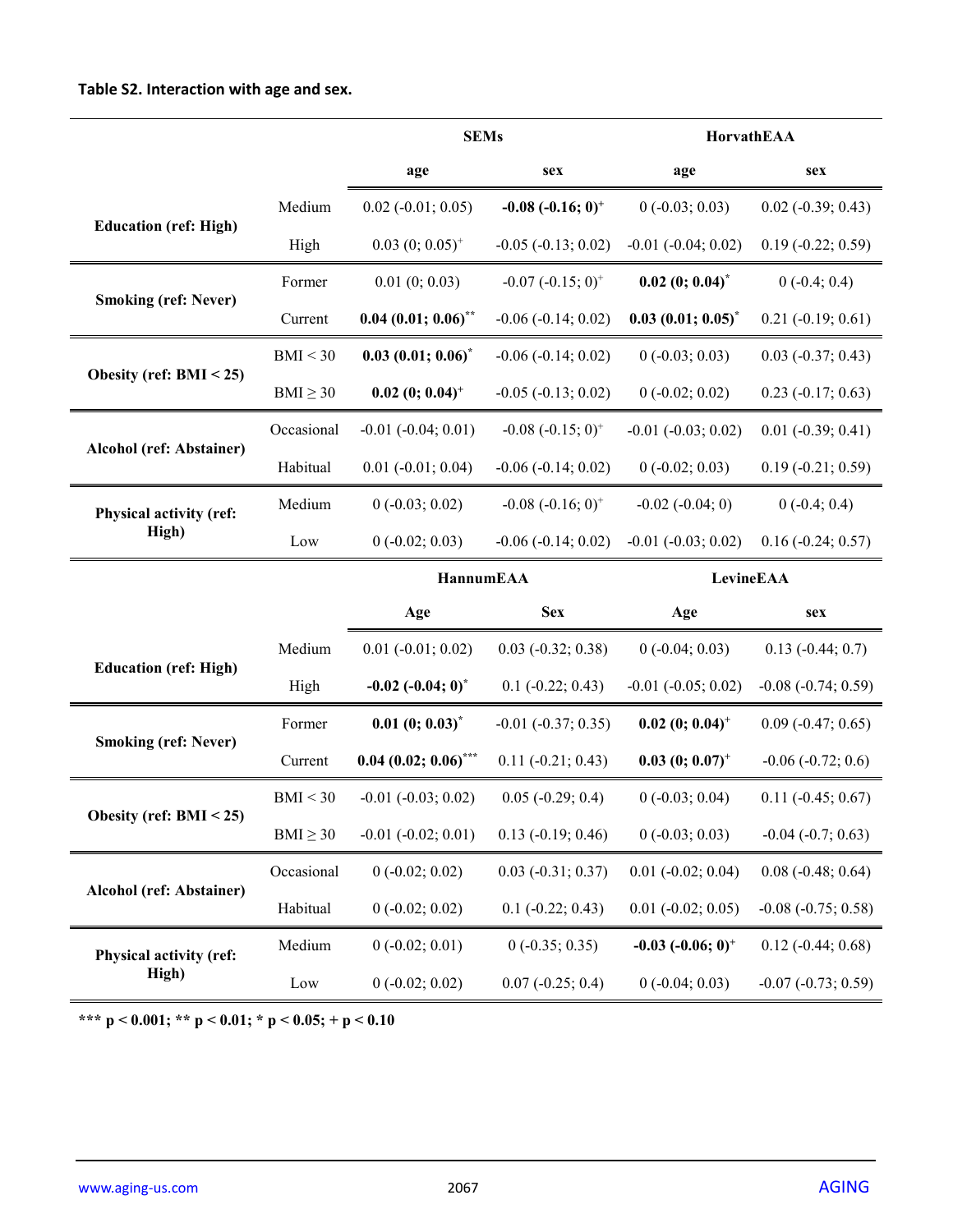| Relation to CpG island according to UCSC Genome<br><b>Browser</b> | Permutation based p-value for enrichment |
|-------------------------------------------------------------------|------------------------------------------|
| <b>Shores</b>                                                     | 0.02                                     |
| Open chromatin evidence                                           | 0.03                                     |
| CpG Island                                                        | 0.27                                     |
| Shelves                                                           |                                          |
| Non CpG Island                                                    |                                          |
| DNase hypersensitivity evidence                                   |                                          |

**Table S3. Results of the enrichment analyses using the classification of the UCSC Genome Browser for the relationship with CpG islands, open chromatin state and DNase hypersensitivity.**

P-values were computed according to the algorithm implemented in the *regioneR* R package.

## **Table S4. Results of the enrichment analyses using the ENCODE classification for chromatin states in embryonic stem cell (H1-hESC).**

| Chromatin state according to ENCODE ChIP-Seq | Permutation based p-value for enrichment |
|----------------------------------------------|------------------------------------------|
| Heterochromatin / Low signal / CNV           | ${}< 0.0001$                             |
| Inactive / Poised promoter                   | ${}< 0.0001$                             |
| Polycomb Repressed                           | 0.001                                    |
| Transcriptional elongation / Transition      |                                          |
| Weak Transcribed                             |                                          |
| Active promoter                              |                                          |
| Weak promoter                                |                                          |
| Strong enhancer                              |                                          |
| Weak / Poised enhancer                       |                                          |
| Insulator                                    |                                          |
| Non regulatory elements                      |                                          |

P-values were computed according to the algorithm implemented in the *regioneR* R package.

г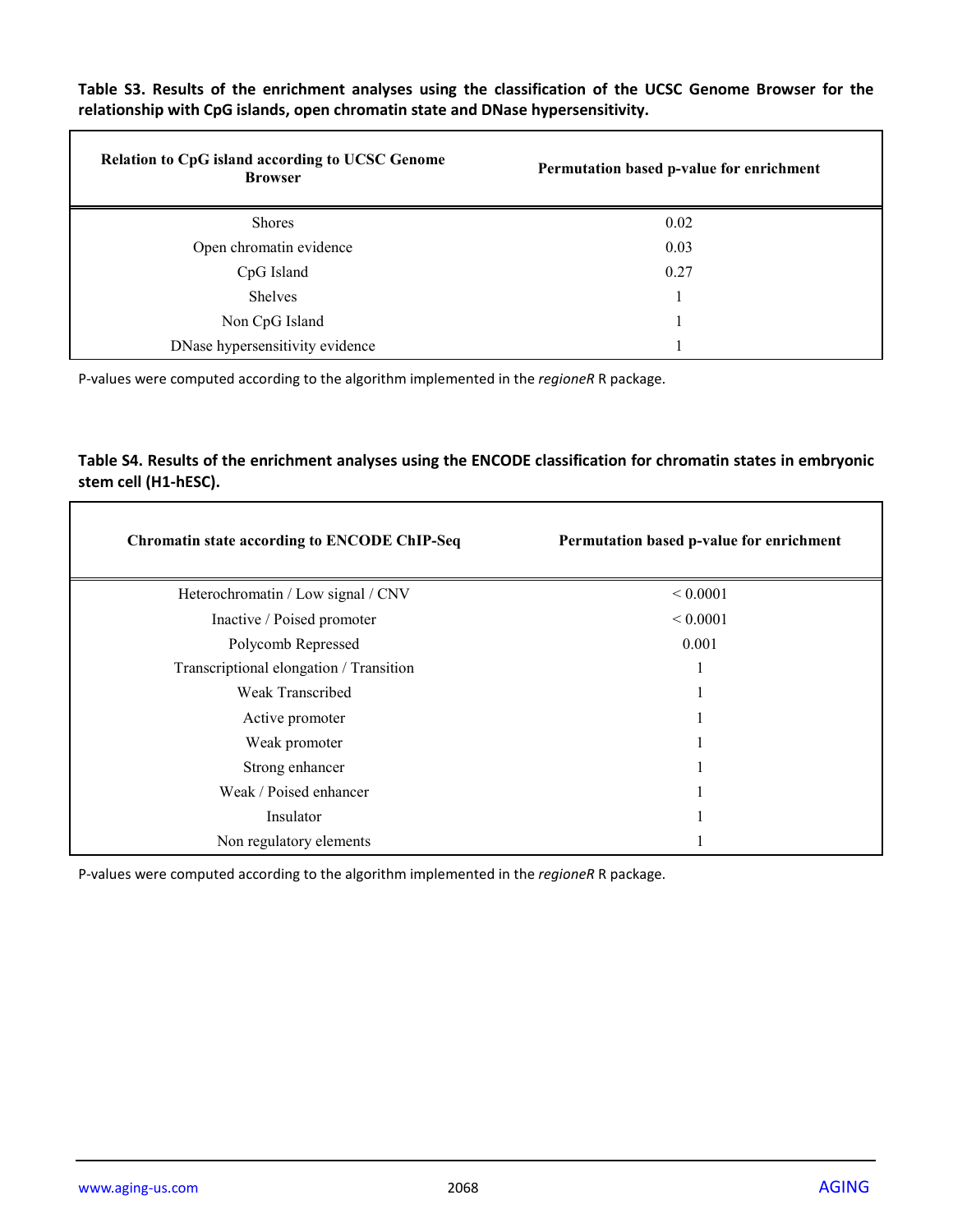| <b>Transcription Factor</b> | Lab          | Permutation based p-value for<br>enrichment |
|-----------------------------|--------------|---------------------------------------------|
| EZH <sub>2</sub>            | <b>Broad</b> | ${}< 0.0001$                                |
| SUZ12                       | <b>USC</b>   | ${}< 0.0001$                                |
| CtBP2                       | <b>USC</b>   | 0.15                                        |
| CHD1                        | <b>Broad</b> | 0.27                                        |
| <b>NRSF</b>                 | HudsonAlpha  | 0.88                                        |
| BCL11A                      | HudsonAlpha  | $\mathbf{1}$                                |
| c-Myc                       | UT-A         | 1                                           |
| POU5F1                      | HudsonAlpha  | 1                                           |
| MafK                        | Stanford     | 1                                           |
| <b>RXRA</b>                 | HudsonAlpha  | 1                                           |
| <b>NANOG</b>                | HudsonAlpha  | 1                                           |
| CHD1                        | Stanford     | 1                                           |
| c-Jun                       | Stanford     | 1                                           |
| RFX5                        | Stanford     | 1                                           |
| HDAC2                       | HudsonAlpha  | 1                                           |
| FOSL1                       | HudsonAlpha  | 1                                           |
| TCF12                       | Stanford     |                                             |
| <b>CEBPB</b>                | HudsonAlpha  | 1                                           |
| TEAD4                       | <b>USC</b>   | 1                                           |
| Max                         | UT-A         | 1                                           |
| <b>CTCF</b>                 | Stanford     | 1                                           |
| Rad21                       | Stanford     | 1                                           |
| Rad21                       | HudsonAlpha  | 1                                           |
| <b>BRCA1</b>                | Stanford     | 1                                           |
| <b>CTCF</b>                 | <b>Broad</b> | 1                                           |
| <b>CTCF</b>                 | Stanford     | 1                                           |
| USF <sub>2</sub>            | Stanford     | $\mathbf{I}$                                |
| SP <sub>2</sub>             | HudsonAlpha  |                                             |
| JARID1A                     | <b>Broad</b> |                                             |
| SIX5                        | HudsonAlpha  |                                             |
| <b>SRF</b>                  | HudsonAlpha  |                                             |
| $USF-1$                     | HudsonAlpha  |                                             |
| ATF <sub>2</sub>            | HudsonAlpha  | 1                                           |
| JunD                        | Stanford     | 1                                           |
| ATF3                        | HudsonAlpha  |                                             |
| Bach1                       | Stanford     | 1                                           |
| Nrf1                        | Stanford     | 1                                           |
| c-Myc                       | Stanford     | 1                                           |

**Table S5. Results of the enrichment analyses using the ENCODE classification for 58 protein TFBS in non-treated embryonic stem cell (H1-hESC).**